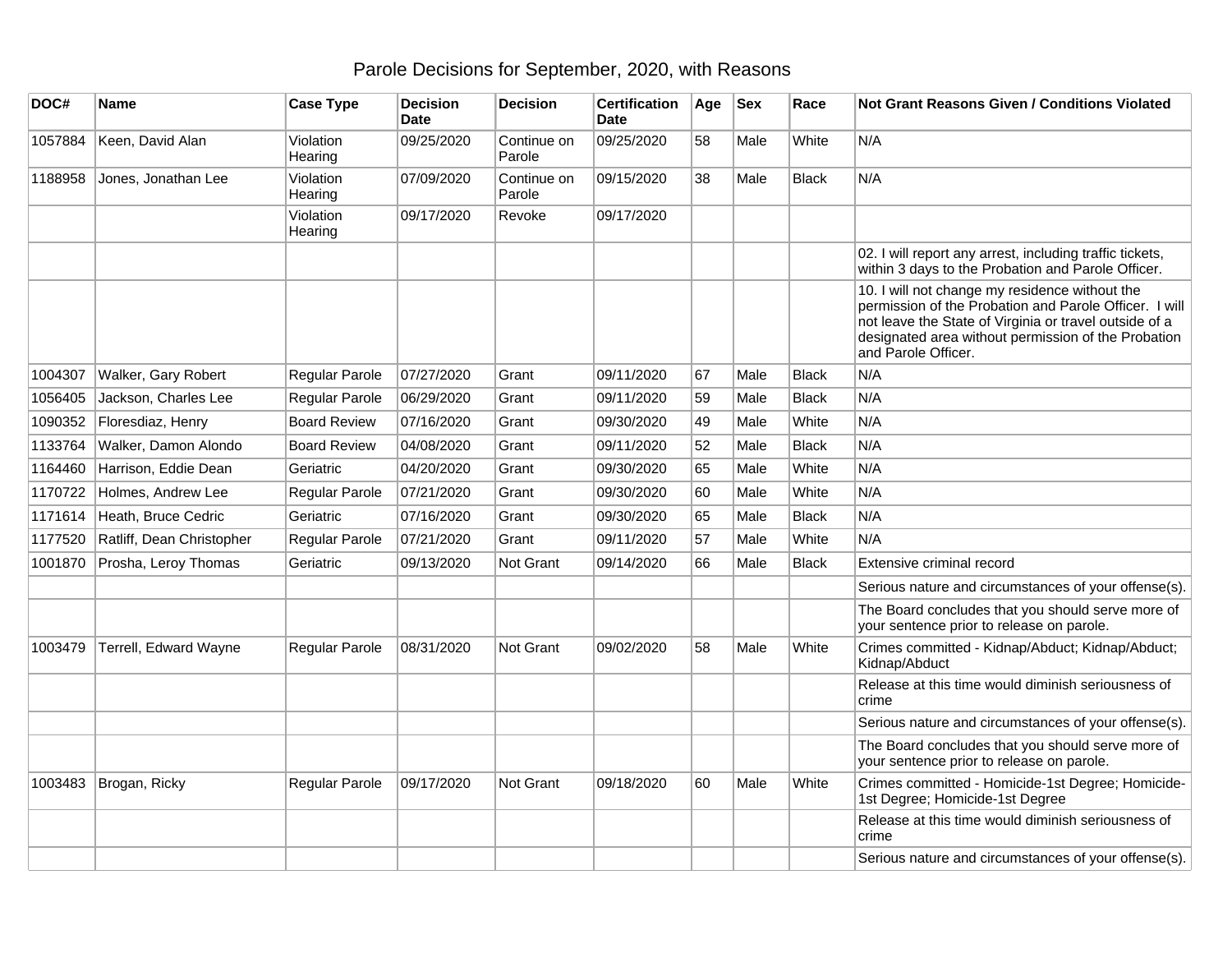| DOC#    | Name                    | <b>Case Type</b> | <b>Decision</b><br><b>Date</b> | <b>Decision</b> | <b>Certification</b><br>Date | Age | <b>Sex</b> | Race         | <b>Not Grant Reasons Given / Conditions Violated</b>                                                                                                        |
|---------|-------------------------|------------------|--------------------------------|-----------------|------------------------------|-----|------------|--------------|-------------------------------------------------------------------------------------------------------------------------------------------------------------|
| 1006405 | Silvestri, Joseph A     | Regular Parole   | 09/04/2020                     | Not Grant       | 09/04/2020                   | 80  | Male       | White        | Crimes committed - Sex Assault, Rape; Sex Assault,<br>Rape; Aggravated Sexual Battery                                                                       |
|         |                         |                  |                                |                 |                              |     |            |              | Extensive criminal record                                                                                                                                   |
|         |                         |                  |                                |                 |                              |     |            |              | Serious nature and circumstances of your offense(s).                                                                                                        |
|         |                         |                  |                                |                 |                              |     |            |              | The Board concludes that you should serve more of<br>your sentence prior to release on parole.                                                              |
| 1006608 | Muhammad, Raheem Abdul  | Regular Parole   | 09/27/2020                     | Not Grant       | 09/28/2020                   | 68  | Male       | <b>Black</b> | Crimes committed - Homicide/Murder; Disord<br>Conduct; Trespassing                                                                                          |
|         |                         |                  |                                |                 |                              |     |            |              | Extensive criminal record                                                                                                                                   |
|         |                         |                  |                                |                 |                              |     |            |              | History of substance abuse.                                                                                                                                 |
|         |                         |                  |                                |                 |                              |     |            |              | Other                                                                                                                                                       |
|         |                         |                  |                                |                 |                              |     |            |              | Release at this time would diminish seriousness of<br>crime                                                                                                 |
| 1007071 | Lister, Charlie Eugene  | Geriatric        | 09/04/2020                     | Not Grant       | 09/09/2020                   | 72  | Male       | Black        | Crimes committed - Sex Assault, Rape; Aggravated<br>Sexual Battery; Penetrate W/Inanimate Object                                                            |
|         |                         |                  |                                |                 |                              |     |            |              | Serious nature and circumstances of your offense(s).                                                                                                        |
|         |                         |                  |                                |                 |                              |     |            |              | The Board considers you to be a risk to the<br>community.                                                                                                   |
| 1007103 | Raynor, James H         | Geriatric        | 09/22/2020                     | Not Grant       | 09/24/2020                   | 60  | Male       | White        | Serious nature and circumstances of your offense(s).                                                                                                        |
|         |                         |                  |                                |                 |                              |     |            |              | The Board concludes that you should serve more of<br>your sentence prior to release on parole.                                                              |
|         |                         |                  |                                |                 |                              |     |            |              | Your prior failure(s) and/or convictions while under<br>community supervision indicate that you are unlikely<br>to comply with conditions of release.       |
| 1007770 | Paradiso, Peter         | Regular Parole   | 09/15/2020                     | Not Grant       | 09/18/2020                   | 60  | Male       | White        | Crimes committed - Sex Assault, Rape; Sex Assault,<br>Rape; Sex Assault, Rape                                                                               |
|         |                         |                  |                                |                 |                              |     |            |              | Release at this time would diminish seriousness of<br>crime                                                                                                 |
|         |                         |                  |                                |                 |                              |     |            |              | Serious nature and circumstances of your offense(s).                                                                                                        |
| 1008318 | Goodman, Thomas Lorenso | Regular Parole   | 09/01/2020                     | Not Grant       | 09/02/2020                   | 53  | Male       | <b>Black</b> | Release at this time would diminish seriousness of<br>crime                                                                                                 |
|         |                         |                  |                                |                 |                              |     |            |              | Serious nature and circumstances of your offense(s).                                                                                                        |
|         |                         |                  |                                |                 |                              |     |            |              | You need further participation in institutional work<br>and/or educational programs to indicate your positive<br>progression towards re-entry into society. |
|         |                         |                  |                                |                 |                              |     |            |              | You need to show a longer period of stable<br>adjustment.                                                                                                   |
| 1008838 | Howard, Clyde Jr.       | Geriatric        | 09/13/2020                     | Not Grant       | 09/16/2020                   | 75  | Male       | White        | Crimes committed - Homicide-1st Degree; Attempted<br>Capital Murder; Statutory Burglary                                                                     |
|         |                         |                  |                                |                 |                              |     |            |              | Extensive criminal record                                                                                                                                   |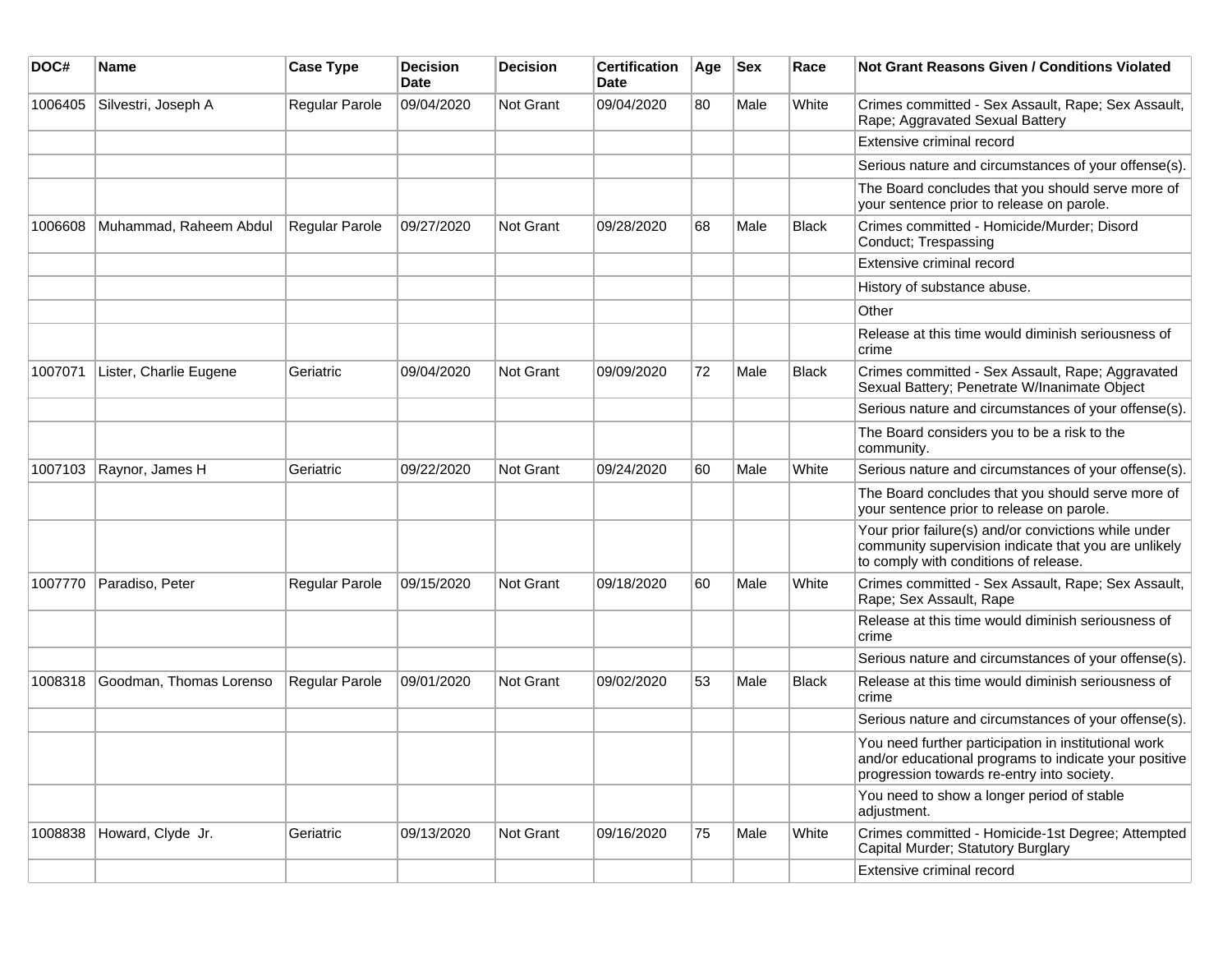| DOC#    | Name                   | <b>Case Type</b> | <b>Decision</b><br><b>Date</b> | <b>Decision</b>  | <b>Certification</b><br>Date | Age | <b>Sex</b> | Race         | Not Grant Reasons Given / Conditions Violated                                                                                                               |
|---------|------------------------|------------------|--------------------------------|------------------|------------------------------|-----|------------|--------------|-------------------------------------------------------------------------------------------------------------------------------------------------------------|
| 1008838 | Howard, Clyde Jr.      | Geriatric        | 09/13/2020                     | Not Grant        | 09/16/2020                   | 75  | Male       | White        | Serious nature and circumstances of your offense(s).                                                                                                        |
|         |                        |                  |                                |                  |                              |     |            |              | The Board concludes that you should serve more of<br>your sentence prior to release on parole.                                                              |
| 1009125 | Mayo, Jimmy Lee        | Regular Parole   | 09/20/2020                     | Not Grant        | 09/21/2020                   | 68  | Male       | <b>Black</b> | Crimes committed - Kidnap/Abduct; Sex Assault,<br>Rape; Sex Assault, Rape                                                                                   |
|         |                        |                  |                                |                  |                              |     |            |              | Extensive criminal record                                                                                                                                   |
|         |                        |                  |                                |                  |                              |     |            |              | Release at this time would diminish seriousness of<br>crime                                                                                                 |
|         |                        |                  |                                |                  |                              |     |            |              | Serious nature and circumstances of your offense(s).                                                                                                        |
| 1012091 | Roman, Moises          | Regular Parole   | 09/01/2020                     | Not Grant        | 09/02/2020                   | 45  | Male       | White        | Release at this time would diminish seriousness of<br>crime                                                                                                 |
|         |                        |                  |                                |                  |                              |     |            |              | Serious nature and circumstances of your offense(s).                                                                                                        |
|         |                        |                  |                                |                  |                              |     |            |              | The Board considers you to be a risk to the<br>community.                                                                                                   |
| 1015590 | Parker, James Anderson | Regular Parole   | 08/31/2020                     | <b>Not Grant</b> | 09/02/2020                   | 65  | Male       | <b>Black</b> | Extensive criminal record                                                                                                                                   |
|         |                        |                  |                                |                  |                              |     |            |              | History of violence.                                                                                                                                        |
|         |                        |                  |                                |                  |                              |     |            |              | The Board concludes that you should serve more of<br>your sentence prior to release on parole.                                                              |
|         |                        |                  |                                |                  |                              |     |            |              | You need further participation in institutional work<br>and/or educational programs to indicate your positive<br>progression towards re-entry into society. |
|         |                        |                  |                                |                  |                              |     |            |              | Your prior failure(s) and/or convictions while under<br>community supervision indicate that you are unlikely<br>to comply with conditions of release.       |
| 1015739 | Kidd, Jahlil Laron     | Regular Parole   | 09/14/2020                     | <b>Not Grant</b> | 09/18/2020                   | 44  | Male       | <b>Black</b> | Considering your offense and your institutional<br>records, the Board concludes that you should serve<br>more of your sentence before being paroled.        |
|         |                        |                  |                                |                  |                              |     |            |              | Crimes committed - Homicide-1st Degree; Robbery;<br>Weapon Offense                                                                                          |
|         |                        |                  |                                |                  |                              |     |            |              | Release at this time would diminish seriousness of<br>crime                                                                                                 |
|         |                        |                  |                                |                  |                              |     |            |              | Serious nature and circumstances of your offense(s).                                                                                                        |
|         |                        |                  |                                |                  |                              |     |            |              | You need to show a longer period of stable<br>adjustment.                                                                                                   |
| 1016272 | Outlaw, Calvin Jerome  | Regular Parole   | 09/20/2020                     | Not Grant        | 09/21/2020                   | 45  | Male       | <b>Black</b> | History of substance abuse.                                                                                                                                 |
|         |                        |                  |                                |                  |                              |     |            |              | Release at this time would diminish seriousness of<br>crime                                                                                                 |
|         |                        |                  |                                |                  |                              |     |            |              | Serious nature and circumstances of your offense(s).                                                                                                        |
|         |                        |                  |                                |                  |                              |     |            |              | The Board concludes that you should serve more of<br>your sentence prior to release on parole.                                                              |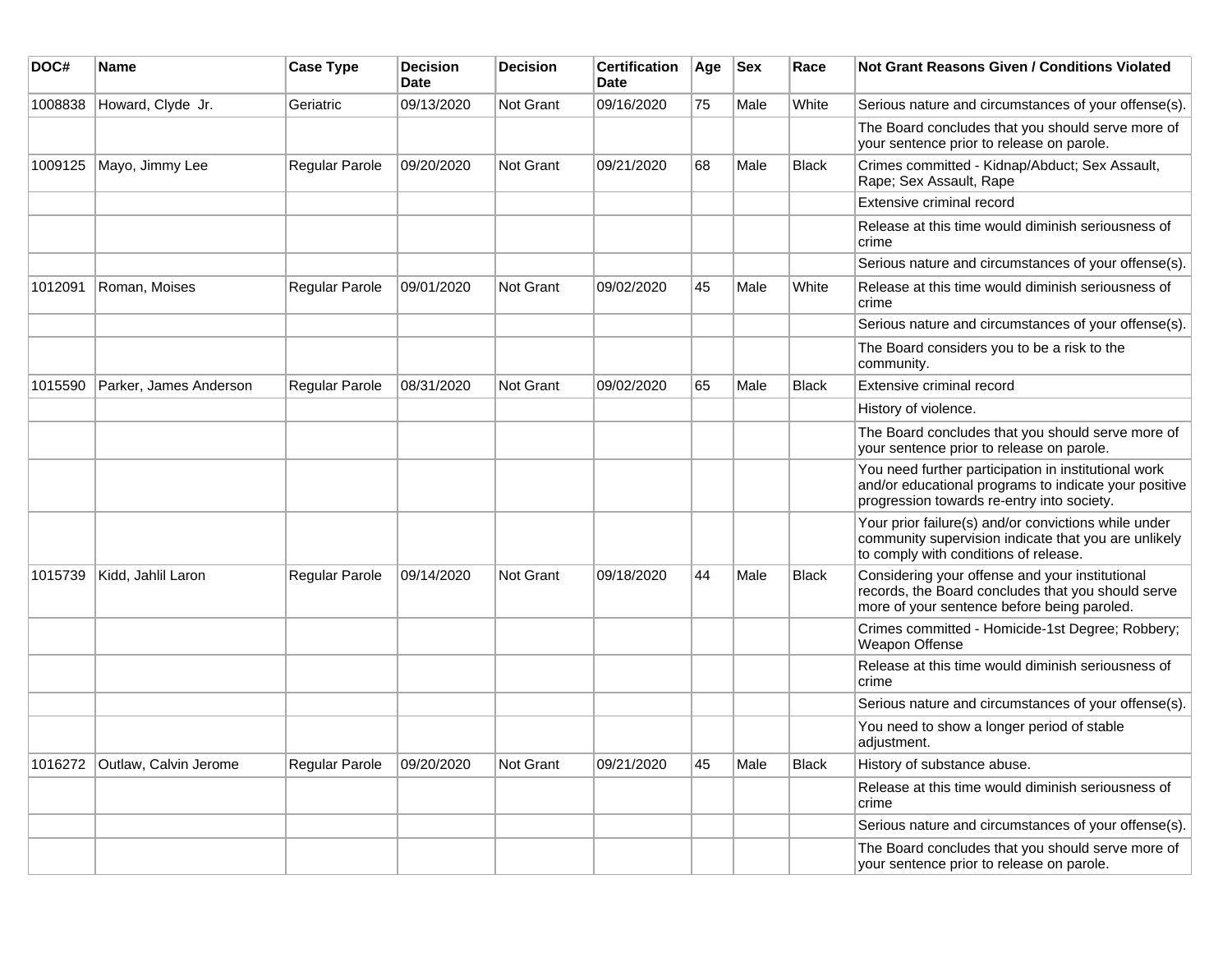| DOC#    | Name                   | <b>Case Type</b>      | <b>Decision</b><br><b>Date</b> | <b>Decision</b>  | <b>Certification</b><br>Date | Age | <b>Sex</b> | Race         | Not Grant Reasons Given / Conditions Violated                                                                                                               |
|---------|------------------------|-----------------------|--------------------------------|------------------|------------------------------|-----|------------|--------------|-------------------------------------------------------------------------------------------------------------------------------------------------------------|
| 1016272 | Outlaw, Calvin Jerome  | Regular Parole        | 09/20/2020                     | <b>Not Grant</b> | 09/21/2020                   | 45  | Male       | Black        | You need to show a longer period of stable<br>adjustment.                                                                                                   |
| 1017128 | Laws, Michael Eugene   | Geriatric             | 09/13/2020                     | <b>Not Grant</b> | 09/16/2020                   | 65  | Male       | White        | History of substance abuse.                                                                                                                                 |
|         |                        |                       |                                |                  |                              |     |            |              | Release at this time would diminish seriousness of<br>crime                                                                                                 |
|         |                        |                       |                                |                  |                              |     |            |              | Serious nature and circumstances of your offense(s).                                                                                                        |
|         |                        |                       |                                |                  |                              |     |            |              | The Board concludes that you should serve more of<br>your sentence prior to release on parole.                                                              |
| 1019858 | Francis, Larry         | Geriatric             | 09/04/2020                     | <b>Not Grant</b> | 09/09/2020                   | 60  | Male       | <b>Black</b> | Crimes committed - Homicide-1st Degree; Homicide-<br>2Nd-Degree                                                                                             |
|         |                        |                       |                                |                  |                              |     |            |              | Release at this time would diminish seriousness of<br>crime                                                                                                 |
|         |                        |                       |                                |                  |                              |     |            |              | Serious nature and circumstances of your offense(s).                                                                                                        |
|         |                        |                       |                                |                  |                              |     |            |              | The Board concludes that you should serve more of<br>your sentence prior to release on parole.                                                              |
| 1020960 | Artis, John Jr.        | Regular Parole        | 09/24/2020                     | <b>Not Grant</b> | 09/28/2020                   | 67  | Male       | <b>Black</b> | Crimes committed - Malicious Wounding; Malicious<br>Wounding; Mayhem/Maiming                                                                                |
|         |                        |                       |                                |                  |                              |     |            |              | Extensive criminal record                                                                                                                                   |
|         |                        |                       |                                |                  |                              |     |            |              | Serious nature and circumstances of your offense(s).                                                                                                        |
|         |                        |                       |                                |                  |                              |     |            |              | The Board concludes that you should serve more of<br>your sentence prior to release on parole.                                                              |
| 1020983 | Barker, Wilber Lee     | Regular Parole        | 09/14/2020                     | <b>Not Grant</b> | 09/18/2020                   | 62  | Male       | White        | Crimes committed - Homicide-1st Degree; Malicious<br>Wounding; Use Of Firearm In Felony                                                                     |
|         |                        |                       |                                |                  |                              |     |            |              | Release at this time would diminish seriousness of<br>crime                                                                                                 |
|         |                        |                       |                                |                  |                              |     |            |              | Serious nature and circumstances of your offense(s).                                                                                                        |
|         |                        |                       |                                |                  |                              |     |            |              | The Board concludes that you should serve more of<br>your sentence prior to release on parole.                                                              |
| 1021518 | Resio, Edward T        | Regular Parole        | 09/28/2020                     | <b>Not Grant</b> | 09/29/2020                   | 59  | Male       | White        | Crimes committed - Kidnap/Abduct; Sex Assault,<br>Rape; Breaking And Entering                                                                               |
|         |                        |                       |                                |                  |                              |     |            |              | Serious nature and circumstances of your offense(s).                                                                                                        |
|         |                        |                       |                                |                  |                              |     |            |              | The Board concludes that you should serve more of<br>your sentence prior to release on parole.                                                              |
| 1025135 | Byrd, Maurice Benjamin | <b>Regular Parole</b> | 09/01/2020                     | <b>Not Grant</b> | 09/03/2020                   | 67  | Male       | <b>Black</b> | Crimes committed - Homicide/Murder; Robbery;<br>Robbery - Attempted                                                                                         |
|         |                        |                       |                                |                  |                              |     |            |              | Serious nature and circumstances of your offense(s).                                                                                                        |
|         |                        |                       |                                |                  |                              |     |            |              | You need further participation in institutional work<br>and/or educational programs to indicate your positive<br>progression towards re-entry into society. |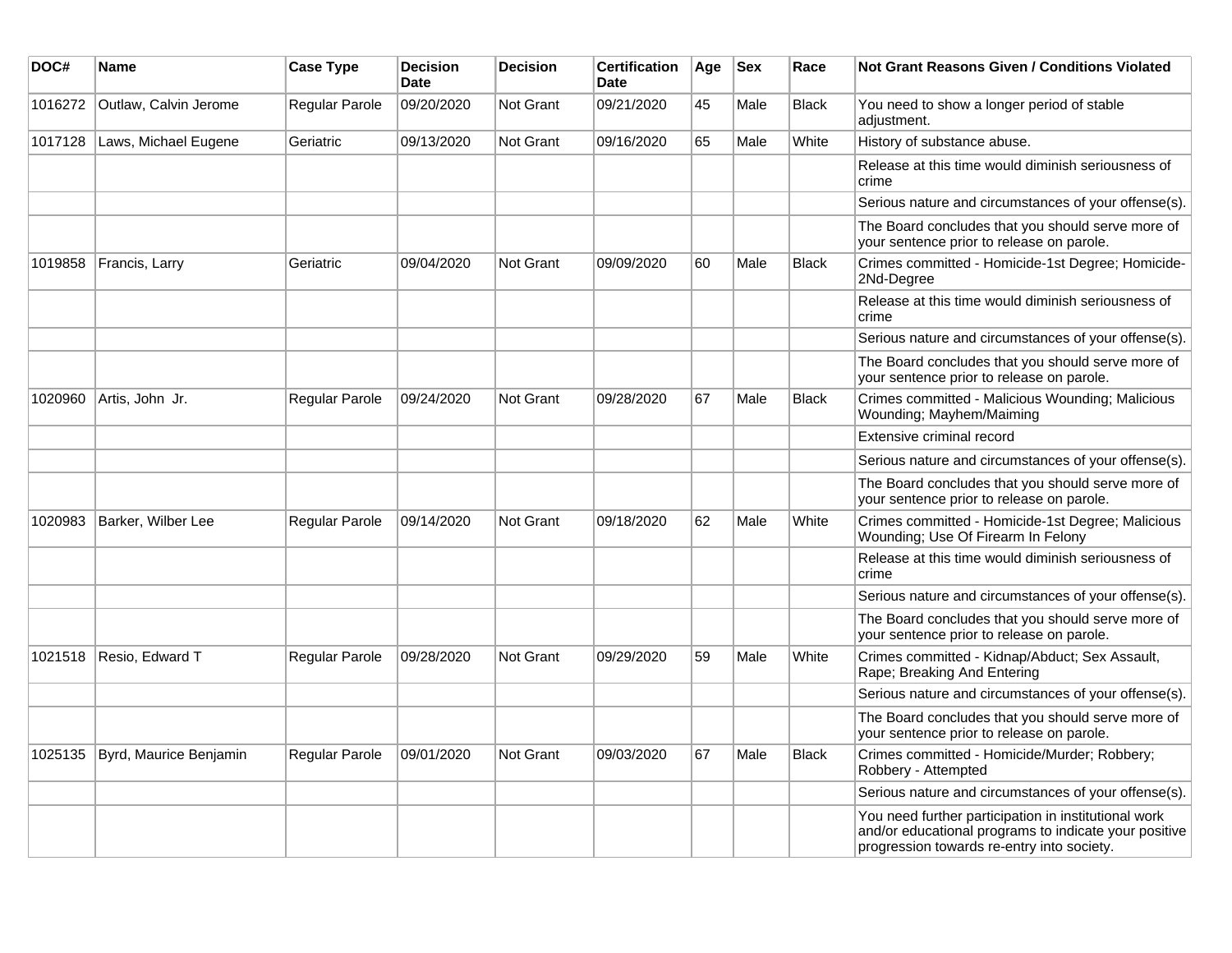| DOC#    | <b>Name</b>                | <b>Case Type</b>      | <b>Decision</b><br><b>Date</b> | <b>Decision</b>  | <b>Certification</b><br><b>Date</b> | Age | <b>Sex</b> | Race         | Not Grant Reasons Given / Conditions Violated                                                                                                               |
|---------|----------------------------|-----------------------|--------------------------------|------------------|-------------------------------------|-----|------------|--------------|-------------------------------------------------------------------------------------------------------------------------------------------------------------|
| 1031731 | Highsmith, Andrew Lewis    | Regular Parole        | 09/24/2020                     | Not Grant        | 09/25/2020                          | 53  | Male       | <b>Black</b> | Considering your offense and your institutional<br>records, the Board concludes that you should serve<br>more of your sentence before being paroled.        |
|         |                            |                       |                                |                  |                                     |     |            |              | Crimes committed - Homicide/Murder;<br>Mayhem/Maiming; Use Of Firearm In Felony                                                                             |
|         |                            |                       |                                |                  |                                     |     |            |              | Release at this time would diminish seriousness of<br>crime                                                                                                 |
|         |                            |                       |                                |                  |                                     |     |            |              | Serious nature and circumstances of your offense(s).                                                                                                        |
| 1032293 | Tarantole, Andrew Scott    | <b>Regular Parole</b> | 09/14/2020                     | Not Grant        | 09/18/2020                          | 54  | Male       | White        | Crimes committed - Rape: Intercourse By<br>Force/Threat/Intimidation                                                                                        |
|         |                            |                       |                                |                  |                                     |     |            |              | Extensive criminal record                                                                                                                                   |
|         |                            |                       |                                |                  |                                     |     |            |              | Serious nature and circumstances of your offense(s).                                                                                                        |
|         |                            |                       |                                |                  |                                     |     |            |              | The Board concludes that you should serve more of<br>your sentence prior to release on parole.                                                              |
|         |                            |                       |                                |                  |                                     |     |            |              | Your prior failure(s) and/or convictions while under<br>community supervision indicate that you are unlikely<br>to comply with conditions of release.       |
| 1032626 | Rother, Allan Leigh        | Geriatric             | 09/17/2020                     | Not Grant        | 09/21/2020                          | 69  | Male       | White        | Release at this time would diminish seriousness of<br>crime                                                                                                 |
|         |                            |                       |                                |                  |                                     |     |            |              | Serious nature and circumstances of your offense(s).                                                                                                        |
|         |                            |                       |                                |                  |                                     |     |            |              | The Board concludes that you should serve more of<br>your sentence prior to release on parole.                                                              |
| 1032760 | Hendricks, Clifford Eugene | Regular Parole        | 09/04/2020                     | Not Grant        | 09/09/2020                          | 53  | Male       | White        | Crimes committed - Homicide/Murder; Burglary;<br>Larc-Grand                                                                                                 |
|         |                            |                       |                                |                  |                                     |     |            |              | The Board concludes that you should serve more of<br>your sentence prior to release on parole.                                                              |
| 1035478 | Hall, Barry Lynn           | <b>Regular Parole</b> | 09/02/2020                     | Not Grant        | 09/03/2020                          | 58  | Male       | White        | No Interest in Parole                                                                                                                                       |
| 1035901 | Chapman, Torrey Lamont     | Regular Parole        | 09/17/2020                     | <b>Not Grant</b> | 09/18/2020                          | 43  | Male       | <b>Black</b> | Considering your offense and your institutional<br>records, the Board concludes that you should serve<br>more of your sentence before being paroled.        |
|         |                            |                       |                                |                  |                                     |     |            |              | Crimes committed - Homicide-1st Degree; Use Of<br>Firearm In Felony                                                                                         |
|         |                            |                       |                                |                  |                                     |     |            |              | The Board concludes that you should serve more of<br>your sentence prior to release on parole.                                                              |
|         |                            |                       |                                |                  |                                     |     |            |              | You need further participation in institutional work<br>and/or educational programs to indicate your positive<br>progression towards re-entry into society. |
| 1036010 | Looney, Ferrell            | Geriatric             | 09/24/2020                     | Not Grant        | 09/25/2020                          | 64  | Male       | White        | No Interest in Parole                                                                                                                                       |
| 1036409 | Moore, David Thomas        | Regular Parole        | 09/11/2020                     | Not Grant        | 09/14/2020                          | 53  | Male       | White        | Considering your offense and your institutional<br>records, the Board concludes that you should serve<br>more of your sentence before being paroled.        |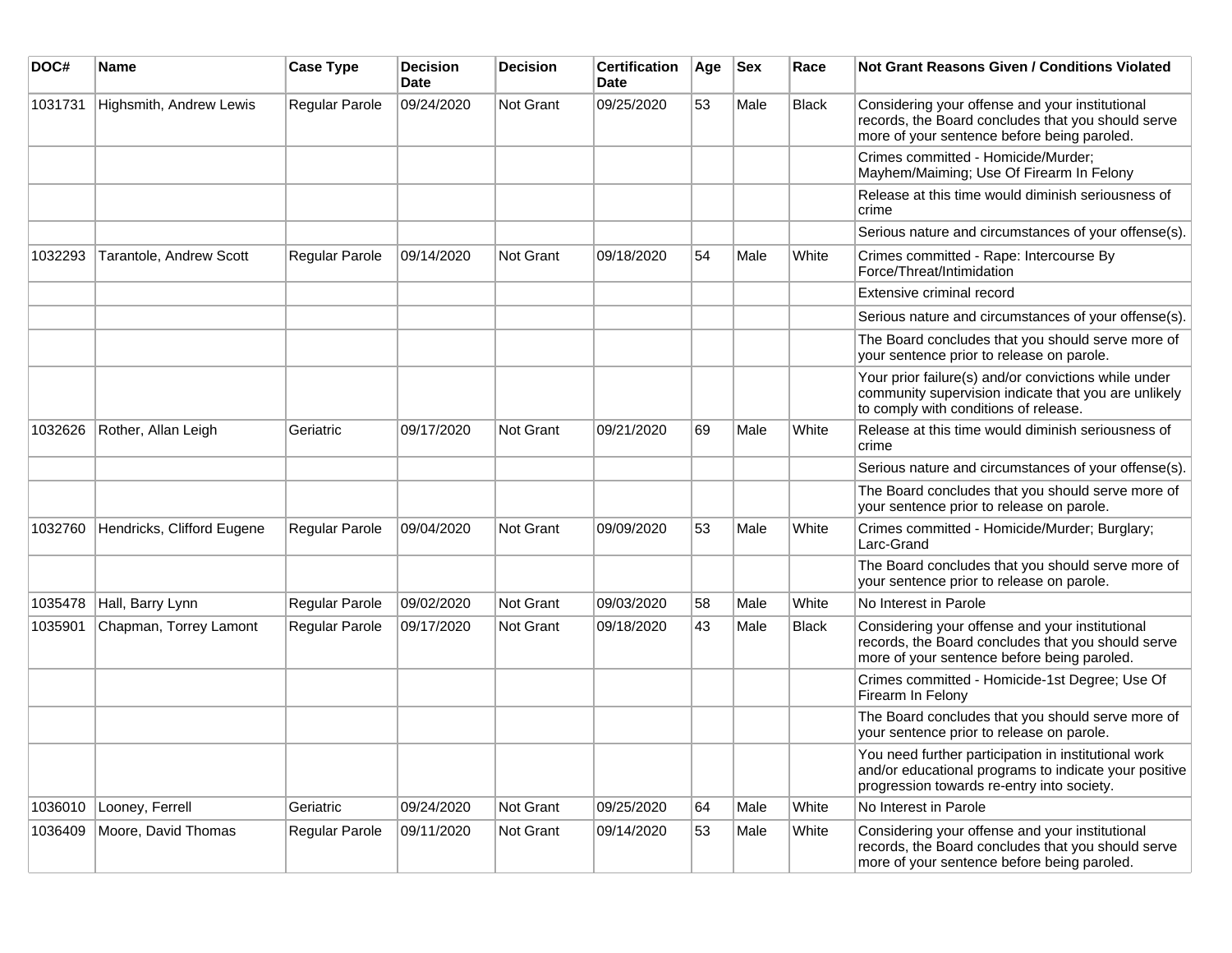| DOC#    | Name                     | <b>Case Type</b> | <b>Decision</b><br><b>Date</b> | <b>Decision</b>  | <b>Certification</b><br><b>Date</b> | Age | <b>Sex</b> | Race         | Not Grant Reasons Given / Conditions Violated                                                                                                               |
|---------|--------------------------|------------------|--------------------------------|------------------|-------------------------------------|-----|------------|--------------|-------------------------------------------------------------------------------------------------------------------------------------------------------------|
| 1036409 | Moore, David Thomas      | Regular Parole   | 09/11/2020                     | Not Grant        | 09/14/2020                          | 53  | Male       | White        | Your prior failure(s) and/or convictions while under<br>community supervision indicate that you are unlikely<br>to comply with conditions of release.       |
| 1042212 | Noah, Melchizedek Elijah | Dual Eligibility | 08/31/2020                     | Not Grant        | 09/02/2020                          | 64  | Male       | <b>Black</b> | Crimes committed - Malicious Wounding; Abduction:<br>Of Person W/ Intent To Defile                                                                          |
|         |                          |                  |                                |                  |                                     |     |            |              | Extensive criminal record                                                                                                                                   |
|         |                          |                  |                                |                  |                                     |     |            |              | History of violence.                                                                                                                                        |
|         |                          |                  |                                |                  |                                     |     |            |              | Serious nature and circumstances of your offense(s).                                                                                                        |
|         |                          |                  |                                |                  |                                     |     |            |              | The Board concludes that you should serve more of<br>your sentence prior to release on parole.                                                              |
| 1044857 | Purtell, William J       | Geriatric        | 09/09/2020                     | Not Grant        | 09/11/2020                          | 61  | Male       | White        | Release at this time would diminish seriousness of<br>crime                                                                                                 |
|         |                          |                  |                                |                  |                                     |     |            |              | Serious nature and circumstances of your offense(s).                                                                                                        |
|         |                          |                  |                                |                  |                                     |     |            |              | The Board concludes that you should serve more of<br>your sentence prior to release on parole.                                                              |
| 1045298 | Dunn, Kenneth Odell      | Regular Parole   | 09/28/2020                     | <b>Not Grant</b> | 09/29/2020                          | 63  | Male       | White        | No Interest in Parole                                                                                                                                       |
| 1045314 | Mottram, Cliffton John   | Geriatric        | 09/11/2020                     | <b>Not Grant</b> | 09/14/2020                          | 63  | Male       | White        | Crimes committed - Kidnap/Abduct; Sex Assault,<br>Rape; Penetrate W/Inanimate Object                                                                        |
|         |                          |                  |                                |                  |                                     |     |            |              | Release at this time would diminish seriousness of<br>crime                                                                                                 |
|         |                          |                  |                                |                  |                                     |     |            |              | Serious nature and circumstances of your offense(s).                                                                                                        |
|         |                          |                  |                                |                  |                                     |     |            |              | You need further participation in institutional work<br>and/or educational programs to indicate your positive<br>progression towards re-entry into society. |
| 1046529 | Parker, Clinton Jerome   | Regular Parole   | 09/05/2020                     | <b>Not Grant</b> | 09/09/2020                          | 57  | Male       | <b>Black</b> | Crimes committed - Homicide/Murder; Sodomy                                                                                                                  |
|         |                          |                  |                                |                  |                                     |     |            |              | Release at this time would diminish seriousness of<br>crime                                                                                                 |
| 1048845 | Tyler, Herbert Lee       | Regular Parole   | 09/02/2020                     | Not Grant        | 09/03/2020                          | 54  | Male       | <b>Black</b> | Crimes committed - Sex Assault, Rape; Robbery;<br>Mayhem/Maiming                                                                                            |
|         |                          |                  |                                |                  |                                     |     |            |              | Extensive criminal record                                                                                                                                   |
|         |                          |                  |                                |                  |                                     |     |            |              | Release at this time would diminish seriousness of<br>crime                                                                                                 |
|         |                          |                  |                                |                  |                                     |     |            |              | Serious nature and circumstances of your offense(s).                                                                                                        |
|         |                          |                  |                                |                  |                                     |     |            |              | The Board concludes that you should serve more of<br>your sentence prior to release on parole.                                                              |
| 1049287 | Muhammad, Carl Renwick   | Geriatric        | 09/09/2020                     | Not Grant        | 09/11/2020                          | 65  | Male       | <b>Black</b> | Serious nature and circumstances of your offense(s).                                                                                                        |
|         |                          |                  |                                |                  |                                     |     |            |              | Your prior failure(s) and/or convictions while under<br>community supervision indicate that you are unlikely<br>to comply with conditions of release.       |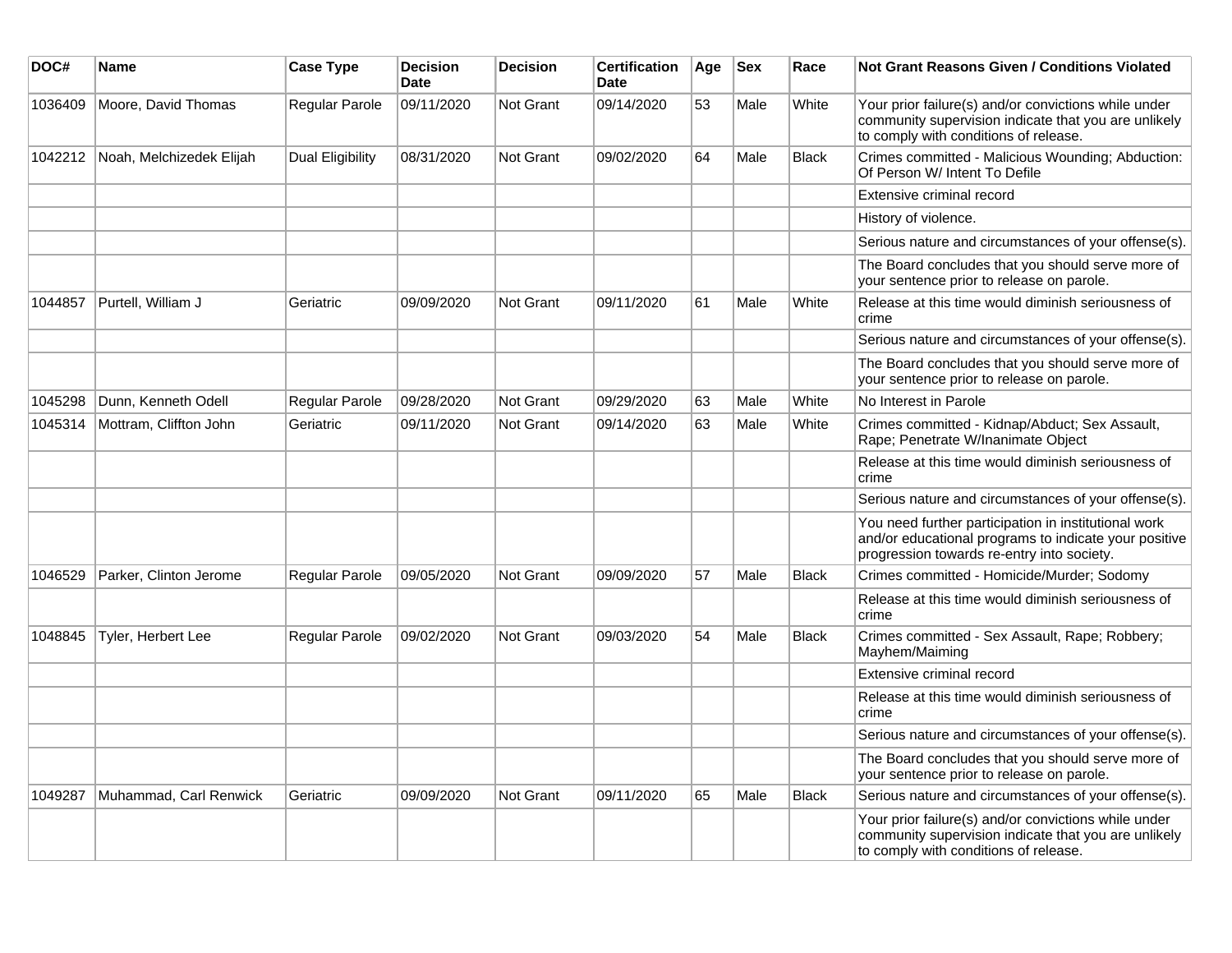| DOC#    | Name                        | <b>Case Type</b>      | <b>Decision</b><br><b>Date</b> | <b>Decision</b>  | <b>Certification</b><br><b>Date</b> | Age | <b>Sex</b> | Race         | <b>Not Grant Reasons Given / Conditions Violated</b>                                                                                                  |
|---------|-----------------------------|-----------------------|--------------------------------|------------------|-------------------------------------|-----|------------|--------------|-------------------------------------------------------------------------------------------------------------------------------------------------------|
| 1049287 | Muhammad, Carl Renwick      | Geriatric             | 09/09/2020                     | Not Grant        | 09/11/2020                          | 65  | Male       | <b>Black</b> | Your record indicates a serious disregard for the<br>property rights of others.                                                                       |
| 1049704 | Perry, Clarence Joseph Jr.  | Geriatric             | 09/15/2020                     | Not Grant        | 09/18/2020                          | 68  | Male       | <b>Black</b> | Crimes committed - Kidnap/Abduct; Robbery;<br>Robbery                                                                                                 |
|         |                             |                       |                                |                  |                                     |     |            |              | Extensive criminal record                                                                                                                             |
|         |                             |                       |                                |                  |                                     |     |            |              | History of substance abuse.                                                                                                                           |
|         |                             |                       |                                |                  |                                     |     |            |              | Other                                                                                                                                                 |
|         |                             |                       |                                |                  |                                     |     |            |              | Your prior failure(s) and/or convictions while under<br>community supervision indicate that you are unlikely<br>to comply with conditions of release. |
| 1050311 | Spicer, George Raymond Jr.  | Geriatric             | 09/27/2020                     | <b>Not Grant</b> | 09/28/2020                          | 60  | Male       | White        | Extensive criminal record                                                                                                                             |
|         |                             |                       |                                |                  |                                     |     |            |              | Serious nature and circumstances of your offense(s).                                                                                                  |
| 1050391 | Hutson, Robert E Jr.        | Regular Parole        | 09/17/2020                     | Not Grant        | 09/21/2020                          | 49  | Male       | White        | Crimes committed - Homicide/Murder; Robbery -<br>Attempted; Malicious Wounding                                                                        |
|         |                             |                       |                                |                  |                                     |     |            |              | Extensive criminal record                                                                                                                             |
|         |                             |                       |                                |                  |                                     |     |            |              | Release at this time would diminish seriousness of<br>crime                                                                                           |
|         |                             |                       |                                |                  |                                     |     |            |              | Serious nature and circumstances of your offense(s).                                                                                                  |
| 1052675 | Shell, Reginald             | Regular Parole        | 09/15/2020                     | <b>Not Grant</b> | 09/18/2020                          | 54  | Male       | <b>Black</b> | Crimes committed - Homicide-1st Degree; Homicide-<br>1st Degree                                                                                       |
|         |                             |                       |                                |                  |                                     |     |            |              | Release at this time would diminish seriousness of<br>crime                                                                                           |
|         |                             |                       |                                |                  |                                     |     |            |              | Serious nature and circumstances of your offense(s).                                                                                                  |
|         |                             |                       |                                |                  |                                     |     |            |              | The Board concludes that you should serve more of<br>your sentence prior to release on parole.                                                        |
| 1053212 | Davis, Charles Randolph Sr. | Regular Parole        | 09/13/2020                     | Not Grant        | 09/16/2020                          | 67  | Male       | <b>Black</b> | Crimes committed - Homicide/Murder;<br>Kidnap/Abduct; Robbery                                                                                         |
|         |                             |                       |                                |                  |                                     |     |            |              | Serious nature and circumstances of your offense(s).                                                                                                  |
| 1053512 | Childers, Thomas Hugh       | <b>Regular Parole</b> | 09/13/2020                     | <b>Not Grant</b> | 09/16/2020                          | 60  | Male       | White        | Crimes committed - Abduct-No Ransom Or Asslt;<br>Abduct-No Ransom Or Asslt; Abduct-No Ransom Or<br>Asslt                                              |
|         |                             |                       |                                |                  |                                     |     |            |              | History of violence.                                                                                                                                  |
|         |                             |                       |                                |                  |                                     |     |            |              | Release at this time would diminish seriousness of<br>crime                                                                                           |
|         |                             |                       |                                |                  |                                     |     |            |              | Serious nature and circumstances of your offense(s).                                                                                                  |
|         |                             |                       |                                |                  |                                     |     |            |              | The Board considers you to be a risk to the<br>community.                                                                                             |
| 1054241 | Akers, Elvin Ricky          | Regular Parole        | 09/13/2020                     | <b>Not Grant</b> | 09/14/2020                          | 57  | Male       | White        | Crimes committed - Sex Assault, Rape; Aggravated<br>Sexual Battery; Aggravated Sexual Battery                                                         |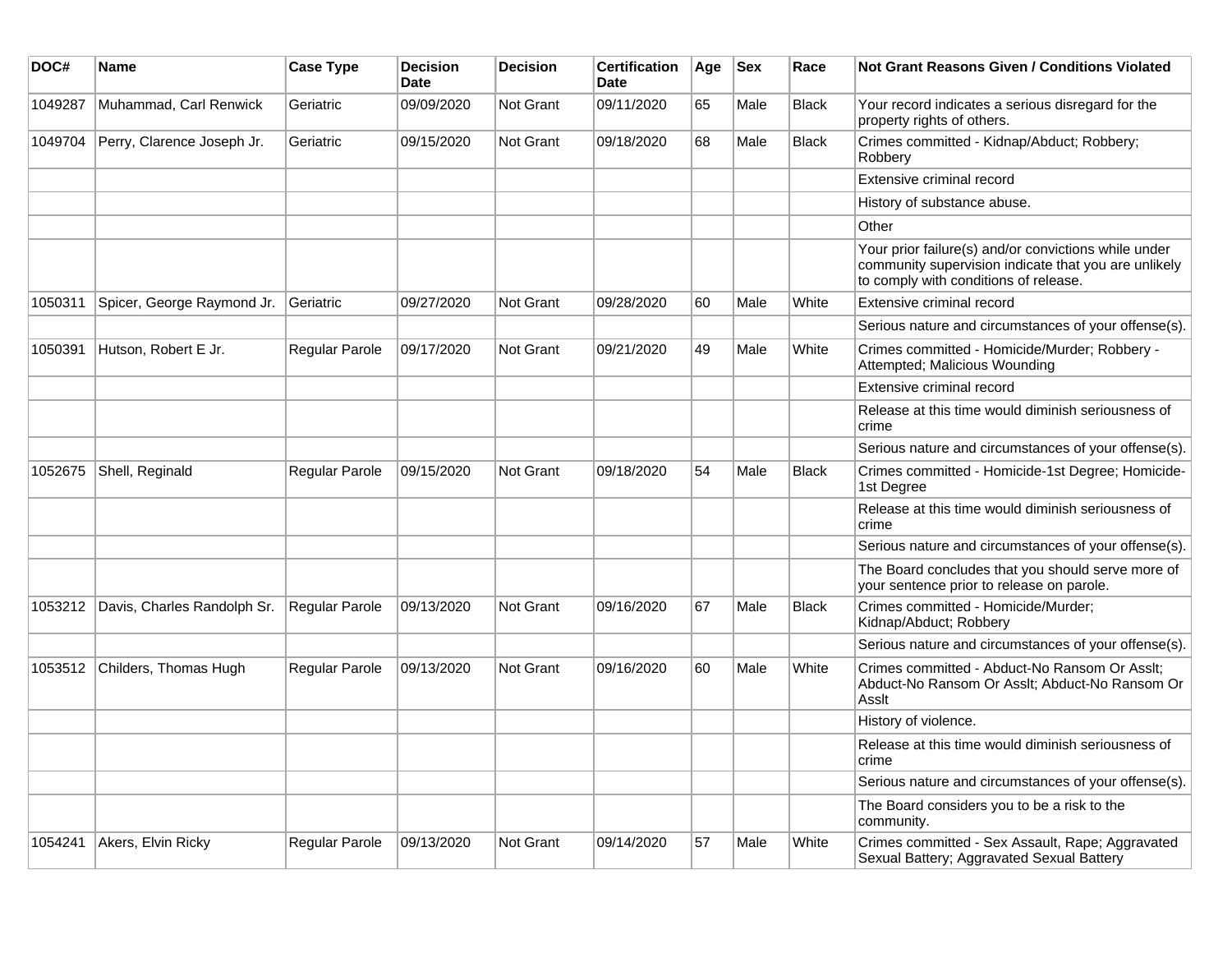| DOC#    | <b>Name</b>              | <b>Case Type</b>      | <b>Decision</b><br>Date | <b>Decision</b> | <b>Certification</b><br>Date | Age | <b>Sex</b> | Race         | <b>Not Grant Reasons Given / Conditions Violated</b>                                                                                                        |
|---------|--------------------------|-----------------------|-------------------------|-----------------|------------------------------|-----|------------|--------------|-------------------------------------------------------------------------------------------------------------------------------------------------------------|
| 1054241 | Akers, Elvin Ricky       | Regular Parole        | 09/13/2020              | Not Grant       | 09/14/2020                   | 57  | Male       | White        | Release at this time would diminish seriousness of<br>crime                                                                                                 |
|         |                          |                       |                         |                 |                              |     |            |              | Serious nature and circumstances of your offense(s).                                                                                                        |
| 1054877 | Jones, Donald Eugene     | <b>Regular Parole</b> | 09/11/2020              | Not Grant       | 09/14/2020                   | 64  | Male       | Black        | Crimes committed - Abduct-No Ransom Or Asslt;<br>Sex Assault, Rape; Burglary                                                                                |
|         |                          |                       |                         |                 |                              |     |            |              | Extensive criminal record                                                                                                                                   |
|         |                          |                       |                         |                 |                              |     |            |              | Serious nature and circumstances of your offense(s).                                                                                                        |
| 1057670 | Blackwell, Aldwayne      | Regular Parole        | 09/16/2020              | Not Grant       | 09/18/2020                   | 60  | Male       | <b>Black</b> | Extensive criminal record                                                                                                                                   |
|         |                          |                       |                         |                 |                              |     |            |              | The Board concludes that you should serve more of<br>your sentence prior to release on parole.                                                              |
|         |                          |                       |                         |                 |                              |     |            |              | You need further participation in institutional work<br>and/or educational programs to indicate your positive<br>progression towards re-entry into society. |
|         |                          |                       |                         |                 |                              |     |            |              | You need to show a longer period of stable<br>adjustment.                                                                                                   |
| 1060112 | Ashley, Benjamin Charles | Geriatric             | 09/27/2020              | Not Grant       | 09/28/2020                   | 69  | Male       | <b>Black</b> | Crimes committed - Forcible Sodomy                                                                                                                          |
|         |                          |                       |                         |                 |                              |     |            |              | Extensive criminal record                                                                                                                                   |
|         |                          |                       |                         |                 |                              |     |            |              | Serious nature and circumstances of your offense(s).                                                                                                        |
|         |                          |                       |                         |                 |                              |     |            |              | The Board considers you to be a risk to the<br>community.                                                                                                   |
|         |                          |                       |                         |                 |                              |     |            |              | You need further participation in institutional work<br>and/or educational programs to indicate your positive<br>progression towards re-entry into society. |
| 1062645 | Degrafft, John Leroy Jr. | <b>Regular Parole</b> | 09/04/2020              | Not Grant       | 09/09/2020                   | 70  | Male       | White        | Crimes committed - Homicide-1st Degree; Sodomy                                                                                                              |
|         |                          |                       |                         |                 |                              |     |            |              | Serious nature and circumstances of your offense(s).                                                                                                        |
|         |                          |                       |                         |                 |                              |     |            |              | You need further participation in institutional work<br>and/or educational programs to indicate your positive<br>progression towards re-entry into society. |
| 1064482 | Davis, Melvin Lee        | Regular Parole        | 09/17/2020              | Not Grant       | 09/18/2020                   | 75  | Male       | <b>Black</b> | Considering your offense and your institutional<br>records, the Board concludes that you should serve<br>more of your sentence before being paroled.        |
|         |                          |                       |                         |                 |                              |     |            |              | Extensive criminal record                                                                                                                                   |
|         |                          |                       |                         |                 |                              |     |            |              | Release at this time would diminish seriousness of<br>crime                                                                                                 |
|         |                          |                       |                         |                 |                              |     |            |              | Serious nature and circumstances of your offense(s).                                                                                                        |
|         |                          |                       |                         |                 |                              |     |            |              | Your record of institutional infractions indicates a<br>disregard for rules and that you are not ready to<br>conform to society.                            |
| 1065563 | Cox, Anthony Ray         | <b>Regular Parole</b> | 09/17/2020              | Not Grant       | 09/18/2020                   | 59  | Male       | <b>Black</b> | Crimes committed - Homicide/Murder                                                                                                                          |
|         |                          |                       |                         |                 |                              |     |            |              | Extensive criminal record                                                                                                                                   |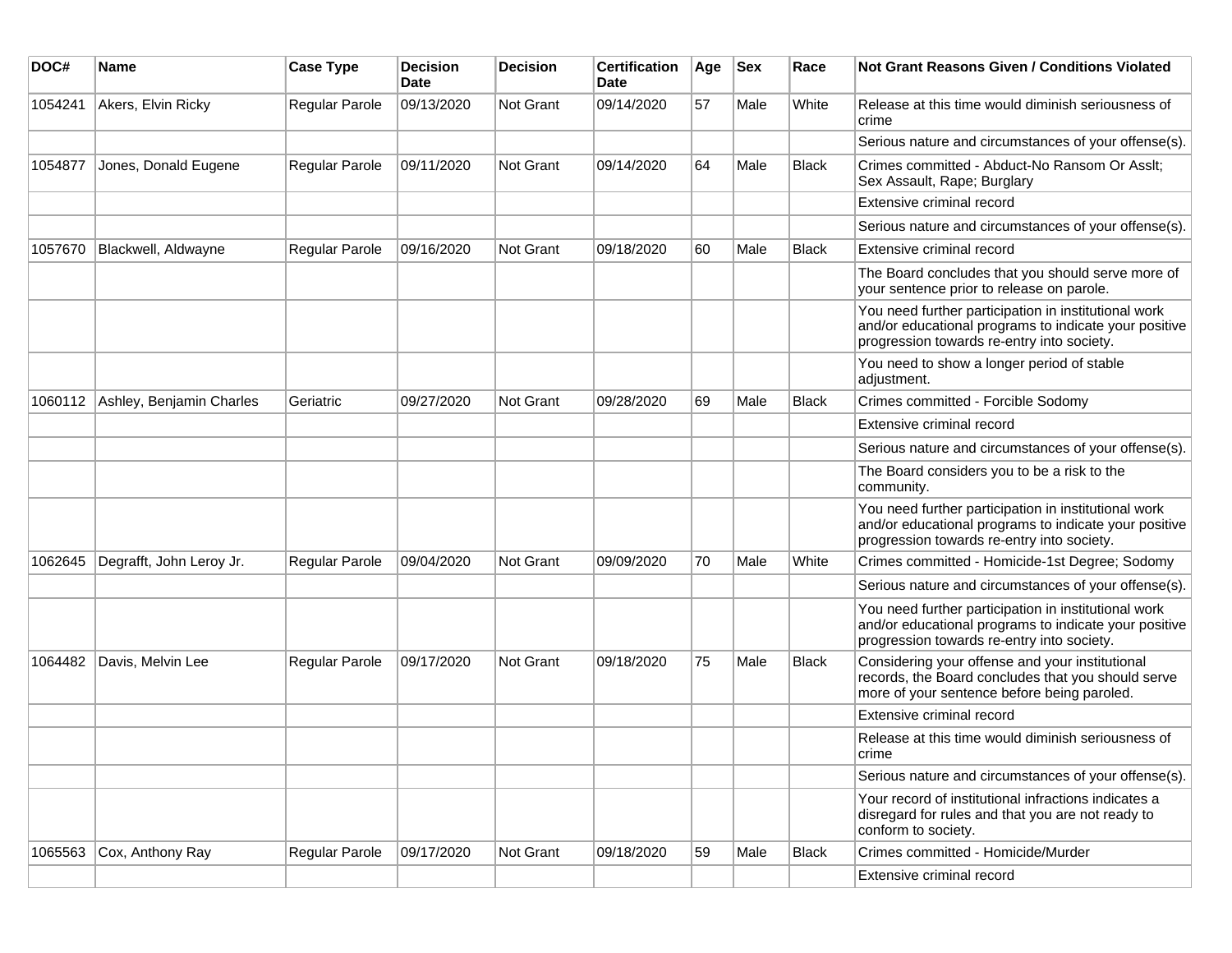| DOC#    | <b>Name</b>                     | <b>Case Type</b> | <b>Decision</b><br><b>Date</b> | <b>Decision</b>  | <b>Certification</b><br><b>Date</b> | Age | <b>Sex</b> | Race         | <b>Not Grant Reasons Given / Conditions Violated</b>                                                                                                        |
|---------|---------------------------------|------------------|--------------------------------|------------------|-------------------------------------|-----|------------|--------------|-------------------------------------------------------------------------------------------------------------------------------------------------------------|
| 1065563 | Cox, Anthony Ray                | Regular Parole   | 09/17/2020                     | Not Grant        | 09/18/2020                          | 59  | Male       | <b>Black</b> | Release at this time would diminish seriousness of<br>crime                                                                                                 |
| 1065808 | Savage, Valentina               | Regular Parole   | 09/14/2020                     | Not Grant        | 09/18/2020                          | 68  | Male       | <b>Black</b> | Release at this time would diminish seriousness of<br>crime                                                                                                 |
|         |                                 |                  |                                |                  |                                     |     |            |              | Serious nature and circumstances of your offense(s).                                                                                                        |
|         |                                 |                  |                                |                  |                                     |     |            |              | You need further participation in institutional work<br>and/or educational programs to indicate your positive<br>progression towards re-entry into society. |
| 1066111 | Young, Marcus Dwight            | Regular Parole   | 09/28/2020                     | <b>Not Grant</b> | 09/29/2020                          | 64  | Male       | <b>Black</b> | Crimes committed - Homicide-1st Degree; Statutory<br>Burglary                                                                                               |
|         |                                 |                  |                                |                  |                                     |     |            |              | Release at this time would diminish seriousness of<br>crime                                                                                                 |
|         |                                 |                  |                                |                  |                                     |     |            |              | Serious nature and circumstances of your offense(s).                                                                                                        |
|         |                                 |                  |                                |                  |                                     |     |            |              | You need to show a longer period of stable<br>adjustment.                                                                                                   |
| 1068794 | Turner, Robert Allen Sr.        | Geriatric        | 09/05/2020                     | Not Grant        | 09/09/2020                          | 63  | Male       | White        | Crimes committed - Rape: Intercourse W/ Victim <13<br>Yrs; Sodomy: Victim <13 Yrs                                                                           |
|         |                                 |                  |                                |                  |                                     |     |            |              | History of violence.                                                                                                                                        |
|         |                                 |                  |                                |                  |                                     |     |            |              | Release at this time would diminish seriousness of<br>crime                                                                                                 |
|         |                                 |                  |                                |                  |                                     |     |            |              | Serious nature and circumstances of your offense(s).                                                                                                        |
|         |                                 |                  |                                |                  |                                     |     |            |              | The Board concludes that you should serve more of<br>your sentence prior to release on parole.                                                              |
|         |                                 |                  |                                |                  |                                     |     |            |              | You need to show a longer period of stable<br>adjustment.                                                                                                   |
| 1068876 | Robinson, Carlos Raymond        | Regular Parole   | 09/02/2020                     | <b>Not Grant</b> | 09/04/2020                          | 54  | Male       | <b>Black</b> | Crimes committed - Homicide-1st Degree; Robbery;<br>Robbery                                                                                                 |
|         |                                 |                  |                                |                  |                                     |     |            |              | Serious nature and circumstances of your offense(s).                                                                                                        |
|         |                                 |                  |                                |                  |                                     |     |            |              | The Board concludes that you should serve more of<br>your sentence prior to release on parole.                                                              |
| 1069010 | Szafranski, Theodore<br>Leonard | Regular Parole   | 09/04/2020                     | <b>Not Grant</b> | 09/09/2020                          | 72  | Male       | White        | Crimes committed - Homicide/Murder; Homicide-<br>Attempted; Abduct-No Ransom Or Asslt                                                                       |
|         |                                 |                  |                                |                  |                                     |     |            |              | Serious nature and circumstances of your offense(s).                                                                                                        |
| 1070948 | Linster, Terry L                | Regular Parole   | 09/15/2020                     | <b>Not Grant</b> | 09/18/2020                          | 66  | Male       | White        | No Interest in Parole                                                                                                                                       |
| 1072702 | Howard, David Henry             | Dual Eligibility | 09/17/2020                     | <b>Not Grant</b> | 09/21/2020                          | 66  | Male       | <b>Black</b> | Crimes committed - Sex Assault, Rape; Sex Assault,<br>Rape; Sex Assault, Rape                                                                               |
|         |                                 |                  |                                |                  |                                     |     |            |              | Release at this time would diminish seriousness of<br>crime                                                                                                 |
|         |                                 |                  |                                |                  |                                     |     |            |              | The Board concludes that you should serve more of<br>your sentence prior to release on parole.                                                              |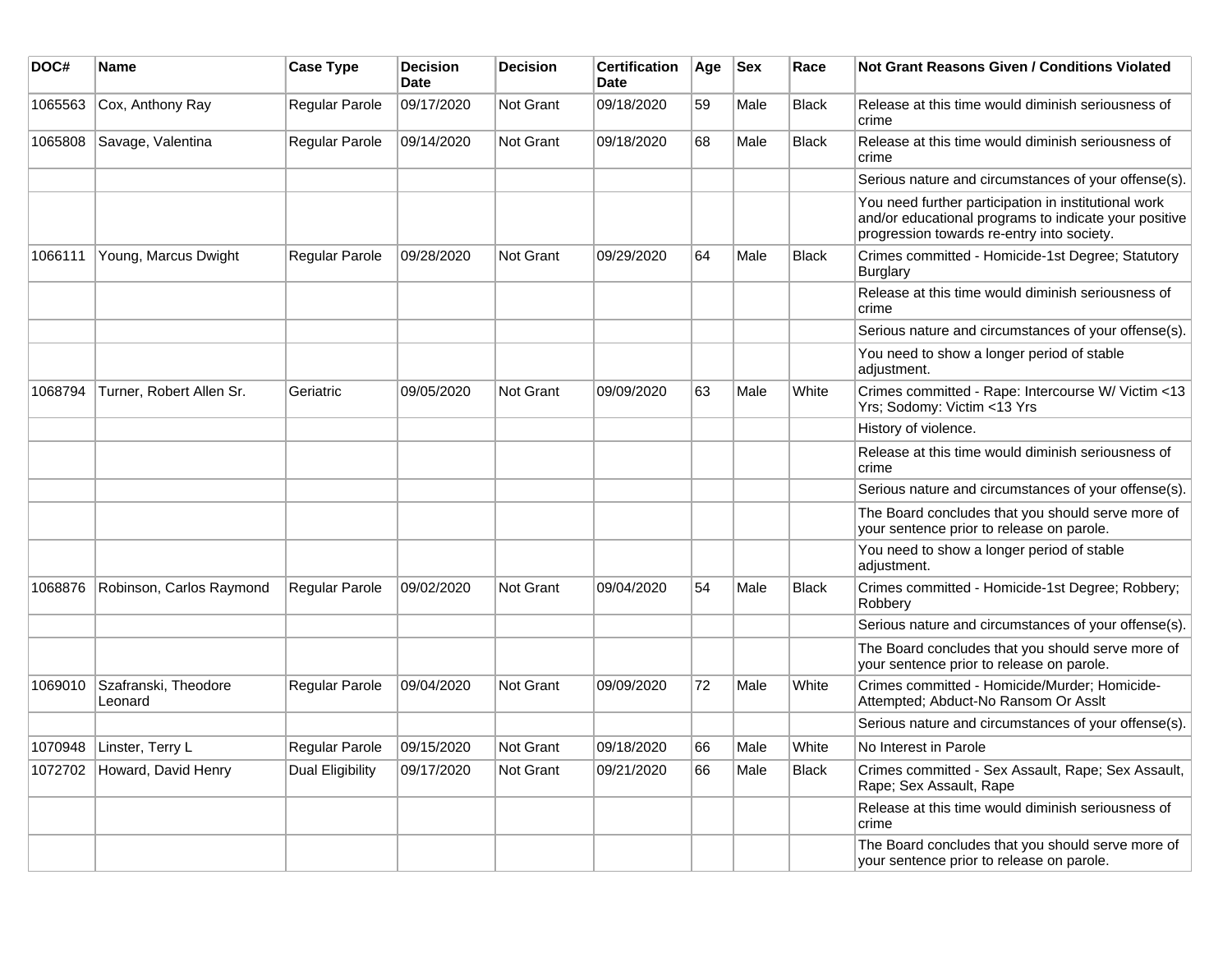| DOC#    | Name                       | <b>Case Type</b> | <b>Decision</b><br><b>Date</b> | <b>Decision</b> | Certification<br><b>Date</b> | Age | <b>Sex</b>   | Race         | Not Grant Reasons Given / Conditions Violated                                                                                                               |
|---------|----------------------------|------------------|--------------------------------|-----------------|------------------------------|-----|--------------|--------------|-------------------------------------------------------------------------------------------------------------------------------------------------------------|
| 1073936 | Carter, Stanley Michael    | Regular Parole   | 09/03/2020                     | Not Grant       | 09/09/2020                   | 59  | Male         | Black        | Crimes committed - Sex Assault, Rape; Sex Assault,<br>Rape; Sex Assault, Rape                                                                               |
|         |                            |                  |                                |                 |                              |     |              |              | Extensive criminal record                                                                                                                                   |
|         |                            |                  |                                |                 |                              |     |              |              | Release at this time would diminish seriousness of<br>crime                                                                                                 |
|         |                            |                  |                                |                 |                              |     |              |              | The Board concludes that you should serve more of<br>your sentence prior to release on parole.                                                              |
| 1074726 | Lewis, John Russell        | Regular Parole   | 09/01/2020                     | Not Grant       | 09/03/2020                   | 57  | Male         | White        | Crimes committed - Sex Assault, Rape; Robbery;<br>Robbery - Attempted                                                                                       |
|         |                            |                  |                                |                 |                              |     |              |              | Serious nature and circumstances of your offense(s).                                                                                                        |
|         |                            |                  |                                |                 |                              |     |              |              | The Board concludes that you should serve more of<br>your sentence prior to release on parole.                                                              |
|         |                            |                  |                                |                 |                              |     |              |              | The Board considers you to be a risk to the<br>community.                                                                                                   |
| 1076398 | Singleton, Jerry           | Regular Parole   | 09/22/2020                     | Not Grant       | 09/24/2020                   | 51  | Male         | <b>Black</b> | Release at this time would diminish seriousness of<br>crime                                                                                                 |
|         |                            |                  |                                |                 |                              |     |              |              | Serious nature and circumstances of your offense(s).                                                                                                        |
|         |                            |                  |                                |                 |                              |     |              |              | You need further participation in institutional work<br>and/or educational programs to indicate your positive<br>progression towards re-entry into society. |
|         |                            |                  |                                |                 |                              |     |              |              | You need to show a longer period of stable<br>adjustment.                                                                                                   |
|         |                            |                  |                                |                 |                              |     |              |              | Your record of institutional infractions indicates a<br>disregard for rules and that you are not ready to<br>conform to society.                            |
| 1076801 | Emerson, Ruben Forrest Jr. | Regular Parole   | 09/13/2020                     | Not Grant       | 09/16/2020                   | 58  | Male         | White        | Crimes committed - Homicide-1st Degree; Larc-<br>Grand                                                                                                      |
|         |                            |                  |                                |                 |                              |     |              |              | History of substance abuse.                                                                                                                                 |
|         |                            |                  |                                |                 |                              |     |              |              | Serious nature and circumstances of your offense(s).                                                                                                        |
| 1078318 | Owens, Marvin Trevel       | Regular Parole   | 08/31/2020                     | Not Grant       | 09/02/2020                   | 42  | Male         | <b>Black</b> | Crimes committed - Homicide-Capital; Homicide-1st<br>Degree; Robbery                                                                                        |
|         |                            |                  |                                |                 |                              |     |              |              | Extensive criminal record                                                                                                                                   |
|         |                            |                  |                                |                 |                              |     |              |              | Serious nature and circumstances of your offense(s).                                                                                                        |
|         |                            |                  |                                |                 |                              |     |              |              | The Board concludes that you should serve more of<br>your sentence prior to release on parole.                                                              |
| 1079679 | Blankenship, Connie Lee    | Regular Parole   | 09/15/2020                     | Not Grant       | 09/18/2020                   | 58  | Female White |              | Crimes committed - Homicide-1st Degree                                                                                                                      |
|         |                            |                  |                                |                 |                              |     |              |              | Serious nature and circumstances of your offense(s).                                                                                                        |
|         |                            |                  |                                |                 |                              |     |              |              | The Board concludes that you should serve more of<br>your sentence prior to release on parole.                                                              |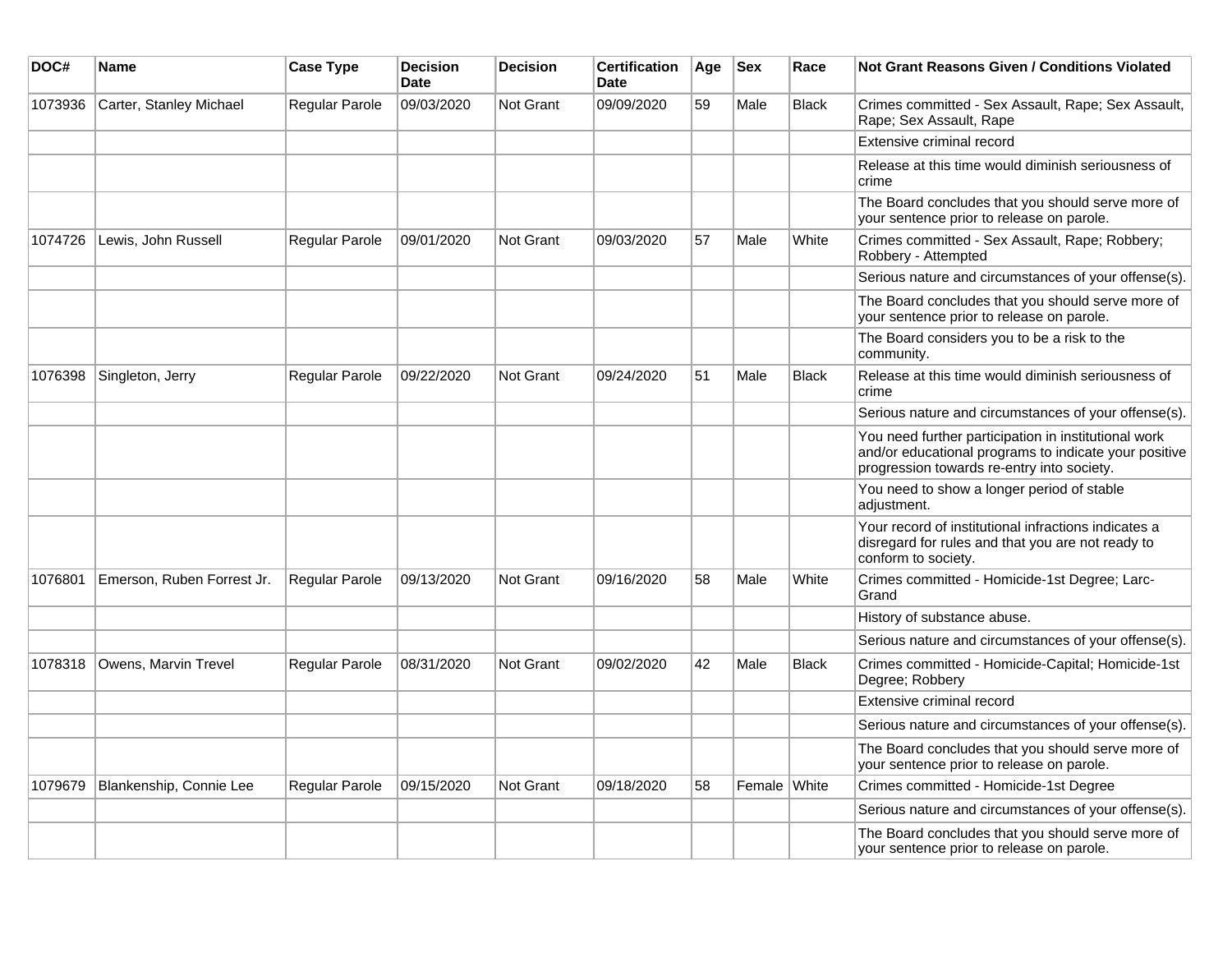| DOC#    | Name                       | <b>Case Type</b>      | <b>Decision</b><br>Date | <b>Decision</b>  | <b>Certification</b><br>Date | Age | <b>Sex</b>   | Race         | Not Grant Reasons Given / Conditions Violated                                                                                                        |
|---------|----------------------------|-----------------------|-------------------------|------------------|------------------------------|-----|--------------|--------------|------------------------------------------------------------------------------------------------------------------------------------------------------|
| 1079679 | Blankenship, Connie Lee    | <b>Regular Parole</b> | 09/15/2020              | Not Grant        | 09/18/2020                   | 58  | Female White |              | You need to show a longer period of stable<br>adjustment.                                                                                            |
| 1081416 | Darby, Brian Lee           | Regular Parole        | 09/06/2020              | <b>Not Grant</b> | 09/09/2020                   | 56  | Male         | White        | Crimes committed - Aggravated Sexual Battery; Sex<br>Asslt-Attempted Rape; Sodomy                                                                    |
|         |                            |                       |                         |                  |                              |     |              |              | Serious nature and circumstances of your offense(s).                                                                                                 |
|         |                            |                       |                         |                  |                              |     |              |              | The Board concludes that you should serve more of<br>your sentence prior to release on parole.                                                       |
| 1082047 | McNabb, Gerald             | Regular Parole        | 09/14/2020              | <b>Not Grant</b> | 09/16/2020                   | 63  | Male         | White        | Conviction of a new crime while incarcerated                                                                                                         |
|         |                            |                       |                         |                  |                              |     |              |              | Poor institutional adjustment (for example,<br>motivation/attitude, unfavorable reports, lack of<br>program involvement, etc.)                       |
|         |                            |                       |                         |                  |                              |     |              |              | Release at this time would diminish seriousness of<br>crime                                                                                          |
|         |                            |                       |                         |                  |                              |     |              |              | Serious nature and circumstances of your offense(s).                                                                                                 |
|         |                            |                       |                         |                  |                              |     |              |              | You need to show a longer period of stable<br>adjustment.                                                                                            |
| 1083516 | Smallwood, Donnie Elijah   | Geriatric             | 09/16/2020              | <b>Not Grant</b> | 09/18/2020                   | 60  | Male         | <b>Black</b> | Conviction of a new crime while incarcerated                                                                                                         |
|         |                            |                       |                         |                  |                              |     |              |              | Crimes committed - Kidnap/Abduct; Kidnap/Abduct;<br>Robbery                                                                                          |
|         |                            |                       |                         |                  |                              |     |              |              | Extensive criminal record                                                                                                                            |
|         |                            |                       |                         |                  |                              |     |              |              | The Board concludes that you should serve more of<br>your sentence prior to release on parole.                                                       |
|         |                            |                       |                         |                  |                              |     |              |              | Your record indicates a serious disregard for the<br>property rights of others.                                                                      |
| 1084527 | Grimes, Timothy            | Regular Parole        | 09/13/2020              | <b>Not Grant</b> | 09/14/2020                   | 52  | Male         | <b>Black</b> | Considering your offense and your institutional<br>records, the Board concludes that you should serve<br>more of your sentence before being paroled. |
|         |                            |                       |                         |                  |                              |     |              |              | Release at this time would diminish seriousness of<br>crime                                                                                          |
|         |                            |                       |                         |                  |                              |     |              |              | Serious nature and circumstances of your offense(s).                                                                                                 |
|         |                            |                       |                         |                  |                              |     |              |              | You need to show a longer period of stable<br>adjustment.                                                                                            |
| 1084558 | Richardson, Waverly Mccray | Regular Parole        | 09/15/2020              | <b>Not Grant</b> | 09/18/2020                   | 59  | Male         | <b>Black</b> | Crimes committed - Homicide-1st Degree; Homicide-<br>1st Degree; Homicide-1st Degree                                                                 |
|         |                            |                       |                         |                  |                              |     |              |              | Serious nature and circumstances of your offense(s).                                                                                                 |
|         |                            |                       |                         |                  |                              |     |              |              | The Board concludes that you should serve more of<br>your sentence prior to release on parole.                                                       |
| 1085278 | Bell, Robert Lee           | Regular Parole        | 09/06/2020              | Not Grant        | 09/09/2020                   | 53  | Male         | <b>Black</b> | Crimes committed - Sex Assault, Rape; Sex Assault,<br>Rape; Forcible Sodomy                                                                          |
|         |                            |                       |                         |                  |                              |     |              |              | Release at this time would diminish seriousness of<br>crime                                                                                          |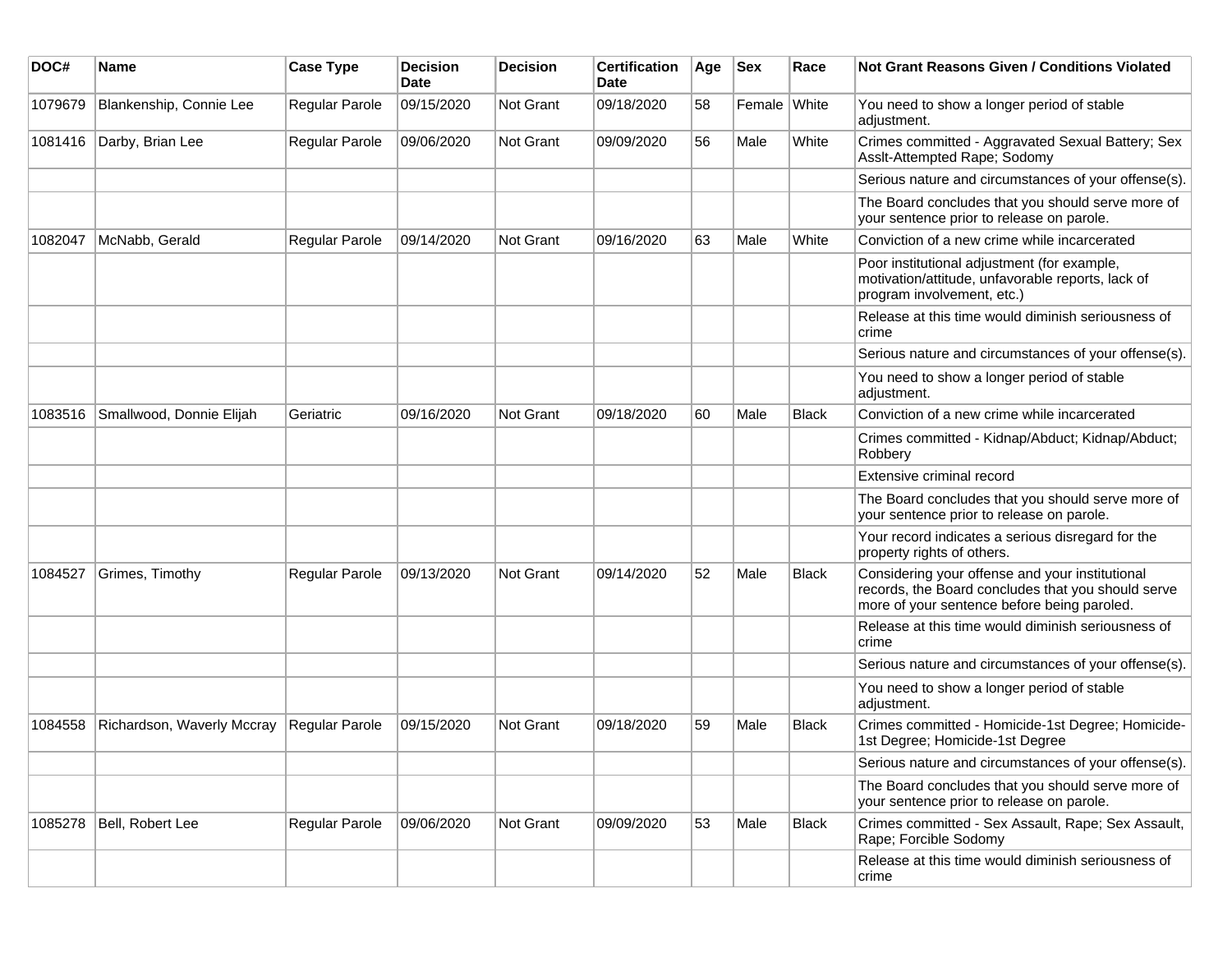| DOC#    | Name                    | <b>Case Type</b>      | <b>Decision</b><br><b>Date</b> | <b>Decision</b> | <b>Certification</b><br>Date | Age | <b>Sex</b> | Race         | Not Grant Reasons Given / Conditions Violated                                                                                                        |
|---------|-------------------------|-----------------------|--------------------------------|-----------------|------------------------------|-----|------------|--------------|------------------------------------------------------------------------------------------------------------------------------------------------------|
| 1085278 | Bell, Robert Lee        | Regular Parole        | 09/06/2020                     | Not Grant       | 09/09/2020                   | 53  | Male       | <b>Black</b> | Serious nature and circumstances of your offense(s).                                                                                                 |
|         |                         |                       |                                |                 |                              |     |            |              | The Board concludes that you should serve more of<br>your sentence prior to release on parole.                                                       |
| 1085730 | Adkins, Jeffrey Scott   | Regular Parole        | 09/14/2020                     | Not Grant       | 09/16/2020                   | 56  | Male       | White        | Release at this time would diminish seriousness of<br>crime                                                                                          |
|         |                         |                       |                                |                 |                              |     |            |              | Serious nature and circumstances of your offense(s).                                                                                                 |
|         |                         |                       |                                |                 |                              |     |            |              | The Board concludes that you should serve more of<br>your sentence prior to release on parole.                                                       |
| 1087310 | Bustillo, Mario A       | Regular Parole        | 09/03/2020                     | Not Grant       | 09/04/2020                   | 42  | Male       | White        | Crimes committed - Homicide-1st Degree; Murder:<br>1st Degree; Larc-Petty                                                                            |
|         |                         |                       |                                |                 |                              |     |            |              | The Board concludes that you should serve more of<br>your sentence prior to release on parole.                                                       |
| 1088286 | Mccoy, Winston Samuel   | Geriatric             | 09/28/2020                     | Not Grant       | 09/29/2020                   | 70  | Male       | <b>Black</b> | Extensive criminal record                                                                                                                            |
|         |                         |                       |                                |                 |                              |     |            |              | Serious nature and circumstances of your offense(s).                                                                                                 |
|         |                         |                       |                                |                 |                              |     |            |              | The Board concludes that you should serve more of<br>your sentence prior to release on parole.                                                       |
| 1088343 | Hawks, Virgil Lee       | Regular Parole        | 09/04/2020                     | Not Grant       | 09/09/2020                   | 65  | Male       | White        | Crimes committed - Kidnap/Abduct; Kidnap/Abduct;<br><b>Aggravated Sexual Battery</b>                                                                 |
|         |                         |                       |                                |                 |                              |     |            |              | Serious nature and circumstances of your offense(s).                                                                                                 |
|         |                         |                       |                                |                 |                              |     |            |              | The Board concludes that you should serve more of<br>your sentence prior to release on parole.                                                       |
|         |                         |                       |                                |                 |                              |     |            |              | The Board considers you to be a risk to the<br>community.                                                                                            |
| 1089500 | Young, Kupenda Sanauhur | <b>Regular Parole</b> | 09/17/2020                     | Not Grant       | 09/21/2020                   | 45  | Male       | Black        | Crimes committed - Murder: 2nd Degree; Abduction:<br>By Force, Intimidation Or Deception                                                             |
|         |                         |                       |                                |                 |                              |     |            |              | The Board concludes that you should serve more of<br>your sentence prior to release on parole.                                                       |
| 1091554 | Cooper, Israel Ray      | Regular Parole        | 09/02/2020                     | Not Grant       | 09/03/2020                   | 48  | Male       | White        | Considering your offense and your institutional<br>records, the Board concludes that you should serve<br>more of your sentence before being paroled. |
|         |                         |                       |                                |                 |                              |     |            |              | Extensive criminal record                                                                                                                            |
|         |                         |                       |                                |                 |                              |     |            |              | The Board considers you to be a risk to the<br>community.                                                                                            |
|         |                         |                       |                                |                 |                              |     |            |              | You need to show a longer period of stable<br>adjustment.                                                                                            |
| 1093573 | Fallen, Floyd Lakeit    | Regular Parole        | 09/28/2020                     | Not Grant       | 09/29/2020                   | 56  | Male       | <b>Black</b> | Crimes committed - Robbery; Robbery                                                                                                                  |
|         |                         |                       |                                |                 |                              |     |            |              | Extensive criminal record                                                                                                                            |
|         |                         |                       |                                |                 |                              |     |            |              | History of substance abuse.                                                                                                                          |
|         |                         |                       |                                |                 |                              |     |            |              | You need to show a longer period of stable<br>adjustment.                                                                                            |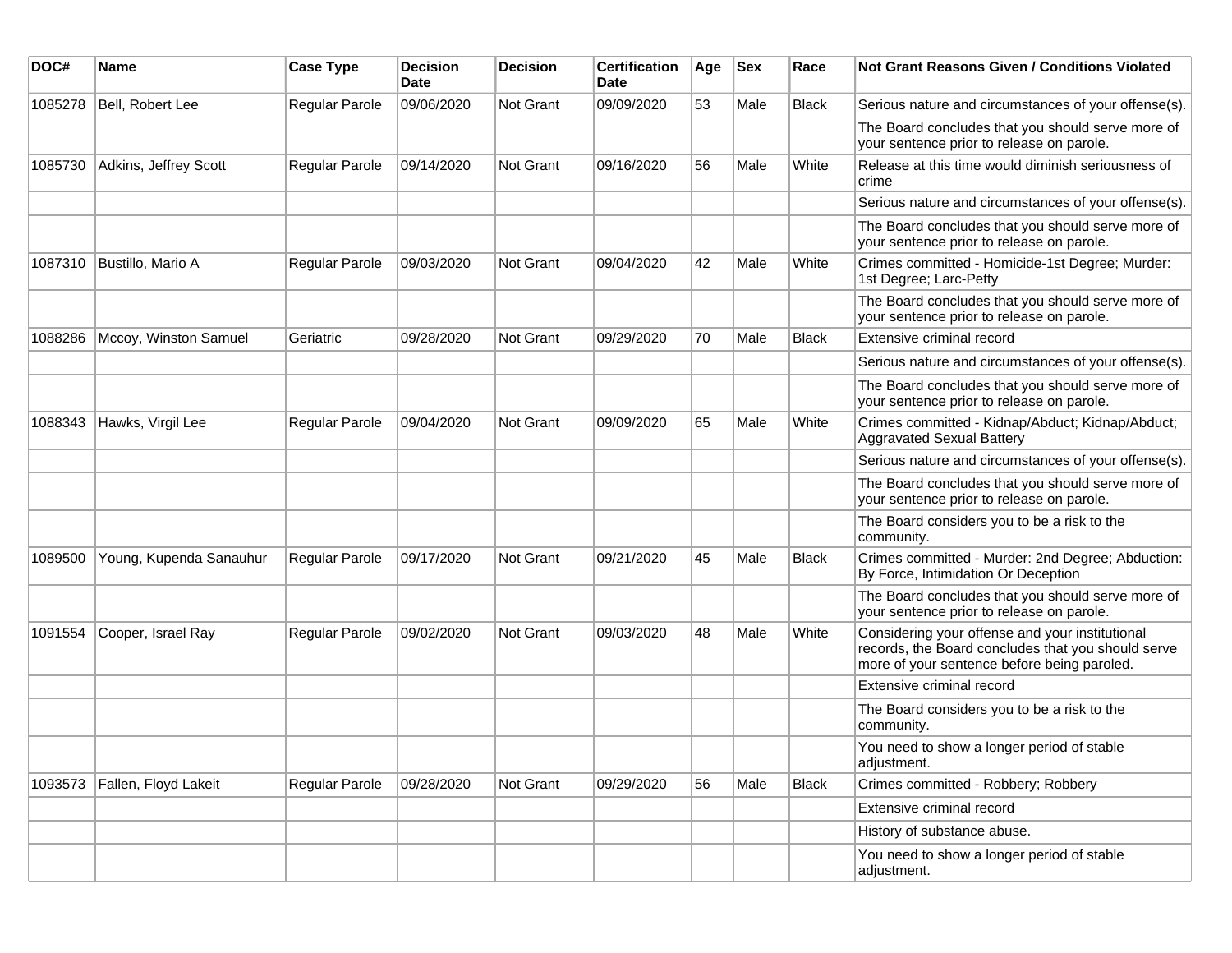| DOC#    | Name                     | <b>Case Type</b>      | <b>Decision</b><br>Date | <b>Decision</b>  | <b>Certification</b><br>Date | Age | <b>Sex</b> | Race         | <b>Not Grant Reasons Given / Conditions Violated</b>                                                                                                 |
|---------|--------------------------|-----------------------|-------------------------|------------------|------------------------------|-----|------------|--------------|------------------------------------------------------------------------------------------------------------------------------------------------------|
| 1094569 | Richardson, Clarence     | Geriatric             | 09/20/2020              | Not Grant        | 09/21/2020                   | 66  | Male       | Black        | Crimes committed - Aggravated Sexual Battery;<br>Aggravated Sexual Battery                                                                           |
|         |                          |                       |                         |                  |                              |     |            |              | Release at this time would diminish seriousness of<br>crime                                                                                          |
|         |                          |                       |                         |                  |                              |     |            |              | The Board considers you to be a risk to the<br>community.                                                                                            |
| 1096248 | Galbreath, Joseph Thomas | <b>Regular Parole</b> | 09/09/2020              | Not Grant        | 09/10/2020                   | 59  | Male       | White        | Extensive criminal record                                                                                                                            |
|         |                          |                       |                         |                  |                              |     |            |              | The Board concludes that you should serve more of<br>your sentence prior to release on parole.                                                       |
|         |                          |                       |                         |                  |                              |     |            |              | You need to show a longer period of stable<br>adjustment.                                                                                            |
|         |                          |                       |                         |                  |                              |     |            |              | Your record indicates a serious disregard for the<br>property rights of others.                                                                      |
| 1096470 | Crockett, Michael Thomas | <b>Regular Parole</b> | 09/27/2020              | <b>Not Grant</b> | 09/28/2020                   | 51  | Male       | White        | Crimes committed - Robbery; Robbery - Attempted;<br>Malicious Wounding                                                                               |
|         |                          |                       |                         |                  |                              |     |            |              | Serious nature and circumstances of your offense(s).                                                                                                 |
|         |                          |                       |                         |                  |                              |     |            |              | The Board concludes that you should serve more of<br>your sentence prior to release on parole.                                                       |
|         |                          |                       |                         |                  |                              |     |            |              | Your record of institutional infractions indicates a<br>disregard for rules and that you are not ready to<br>conform to society.                     |
| 1097138 | Duff, Bobby Lee          | Geriatric             | 09/11/2020              | Not Grant        | 09/14/2020                   | 70  | Male       | White        | Crimes committed - Penetrate W/Inanimate Object;<br>Penetrate W/Inanimate Object; Sexual<br>Assault/Abuse                                            |
|         |                          |                       |                         |                  |                              |     |            |              | Release at this time would diminish seriousness of<br>crime                                                                                          |
|         |                          |                       |                         |                  |                              |     |            |              | The Board concludes that you should serve more of<br>your sentence prior to release on parole.                                                       |
| 1097269 | Camellia, Jaquitha Earth | Regular Parole        | 09/24/2020              | <b>Not Grant</b> | 09/25/2020                   | 53  | Male       | <b>Black</b> | Considering your offense and your institutional<br>records, the Board concludes that you should serve<br>more of your sentence before being paroled. |
|         |                          |                       |                         |                  |                              |     |            |              | Crimes committed - Kidnap/Abduct; Robbery;<br>Robbery                                                                                                |
|         |                          |                       |                         |                  |                              |     |            |              | Release at this time would diminish seriousness of<br>crime                                                                                          |
|         |                          |                       |                         |                  |                              |     |            |              | Serious nature and circumstances of your offense(s).                                                                                                 |
|         |                          |                       |                         |                  |                              |     |            |              | You need to show a longer period of stable<br>adjustment.                                                                                            |
| 1097569 | Murray, Michael Anthony  | Regular Parole        | 09/26/2020              | Not Grant        | 09/28/2020                   | 59  | Male       | Black        | Crimes committed - Robbery: On Or Near Street;<br>Malicious Wounding; Grand Larceny: Auto Theft                                                      |
|         |                          |                       |                         |                  |                              |     |            |              | Extensive criminal record                                                                                                                            |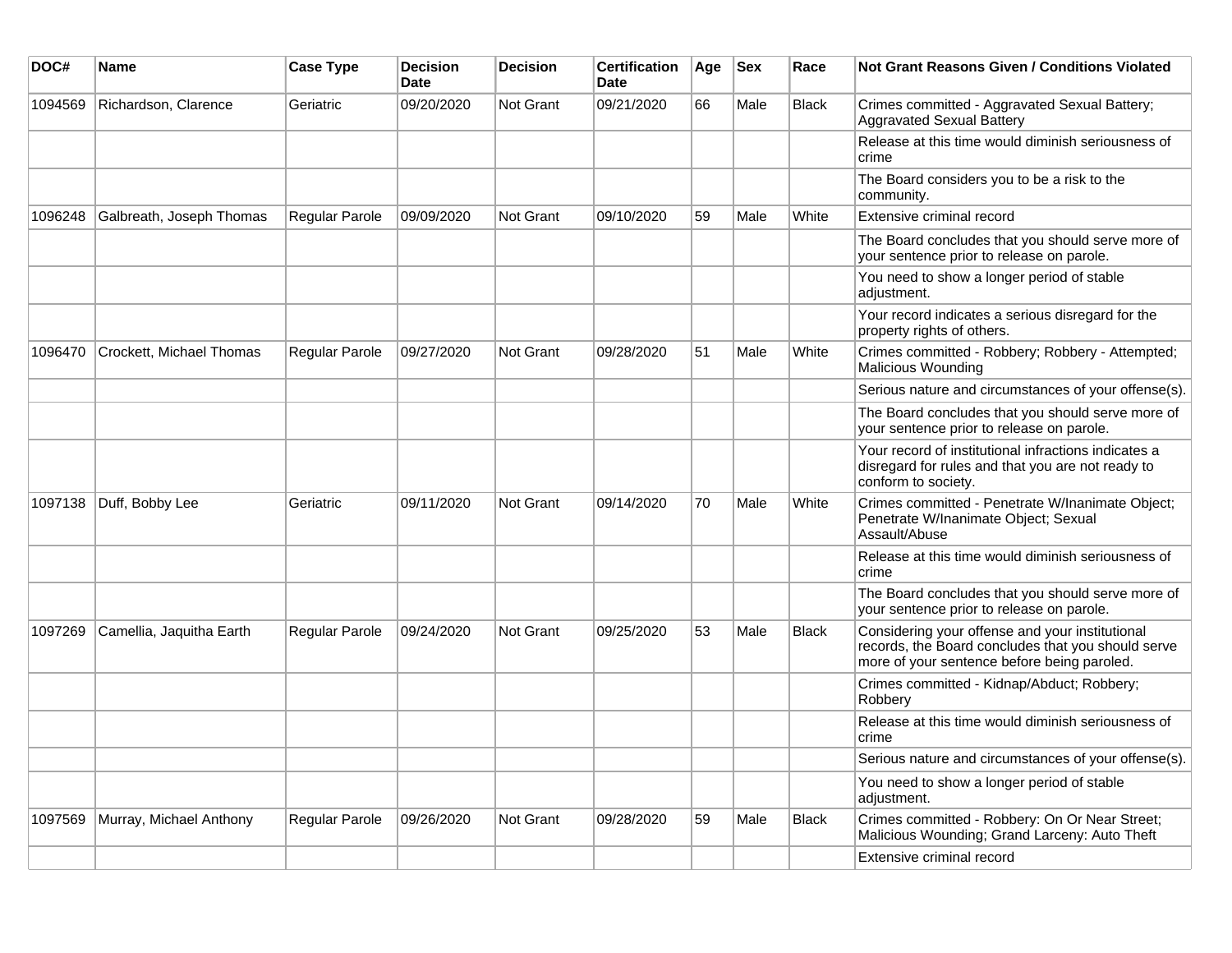| DOC#    | Name                     | <b>Case Type</b>      | <b>Decision</b><br><b>Date</b> | <b>Decision</b>  | <b>Certification</b><br><b>Date</b> | Age | <b>Sex</b> | Race         | <b>Not Grant Reasons Given / Conditions Violated</b>                                                                                                        |
|---------|--------------------------|-----------------------|--------------------------------|------------------|-------------------------------------|-----|------------|--------------|-------------------------------------------------------------------------------------------------------------------------------------------------------------|
| 1097569 | Murray, Michael Anthony  | Regular Parole        | 09/26/2020                     | Not Grant        | 09/28/2020                          | 59  | Male       | <b>Black</b> | Release at this time would diminish seriousness of<br>crime                                                                                                 |
|         |                          |                       |                                |                  |                                     |     |            |              | The Board concludes that you should serve more of<br>your sentence prior to release on parole.                                                              |
|         |                          |                       |                                |                  |                                     |     |            |              | You need further participation in institutional work<br>and/or educational programs to indicate your positive<br>progression towards re-entry into society. |
|         |                          |                       |                                |                  |                                     |     |            |              | You need to show a longer period of stable<br>adjustment.                                                                                                   |
| 1097997 | Lear, Bryant Lee         | Regular Parole        | 09/11/2020                     | Not Grant        | 09/14/2020                          | 48  | Male       | White        | Crimes committed - Homicide-1st Degree                                                                                                                      |
|         |                          |                       |                                |                  |                                     |     |            |              | Serious nature and circumstances of your offense(s).                                                                                                        |
|         |                          |                       |                                |                  |                                     |     |            |              | The Board concludes that you should serve more of<br>your sentence prior to release on parole.                                                              |
| 1098413 | Hampton, Wilmer          | Geriatric             | 09/09/2020                     | Not Grant        | 09/11/2020                          | 65  | Male       | <b>Black</b> | Extensive criminal record                                                                                                                                   |
|         |                          |                       |                                |                  |                                     |     |            |              | The Board concludes that you should serve more of<br>your sentence prior to release on parole.                                                              |
|         |                          |                       |                                |                  |                                     |     |            |              | You need to show a longer period of stable<br>adjustment.                                                                                                   |
| 1101949 | Smith, Jesse Calvin      | <b>Regular Parole</b> | 09/16/2020                     | Not Grant        | 09/18/2020                          | 51  | Male       | <b>Black</b> | Crimes committed - Homicide/Murder; Sex Assault,<br>Rape; Aggravated Sexual Assault                                                                         |
|         |                          |                       |                                |                  |                                     |     |            |              | Extensive criminal record                                                                                                                                   |
|         |                          |                       |                                |                  |                                     |     |            |              | Serious nature and circumstances of your offense(s).                                                                                                        |
| 1104298 | Jackson, Earl Lee        | Geriatric             | 09/14/2020                     | <b>Not Grant</b> | 09/18/2020                          | 76  | Male       | <b>Black</b> | Extensive criminal record                                                                                                                                   |
|         |                          |                       |                                |                  |                                     |     |            |              | History of violence.                                                                                                                                        |
|         |                          |                       |                                |                  |                                     |     |            |              | Serious nature and circumstances of your offense(s).                                                                                                        |
|         |                          |                       |                                |                  |                                     |     |            |              | The Board concludes that you should serve more of<br>your sentence prior to release on parole.                                                              |
|         |                          |                       |                                |                  |                                     |     |            |              | Your prior failure(s) and/or convictions while under<br>community supervision indicate that you are unlikely<br>to comply with conditions of release.       |
| 1105374 | Williams, Alonzo L       | Geriatric             | 09/03/2020                     | Not Grant        | 09/09/2020                          | 60  | Male       | <b>Black</b> | Crimes committed - Sodomy                                                                                                                                   |
|         |                          |                       |                                |                  |                                     |     |            |              | Release at this time would diminish seriousness of<br>crime                                                                                                 |
|         |                          |                       |                                |                  |                                     |     |            |              | Serious nature and circumstances of your offense(s).                                                                                                        |
|         |                          |                       |                                |                  |                                     |     |            |              | The Board concludes that you should serve more of<br>your sentence prior to release on parole.                                                              |
| 1106646 | Weatherman, Ronnie Allen | Regular Parole        | 09/03/2020                     | <b>Not Grant</b> | 09/04/2020                          | 51  | Male       | White        | Crimes committed - Homicide-Capital; Robbery; Use<br>Of Firearm In Felony                                                                                   |
|         |                          |                       |                                |                  |                                     |     |            |              | Serious nature and circumstances of your offense(s).                                                                                                        |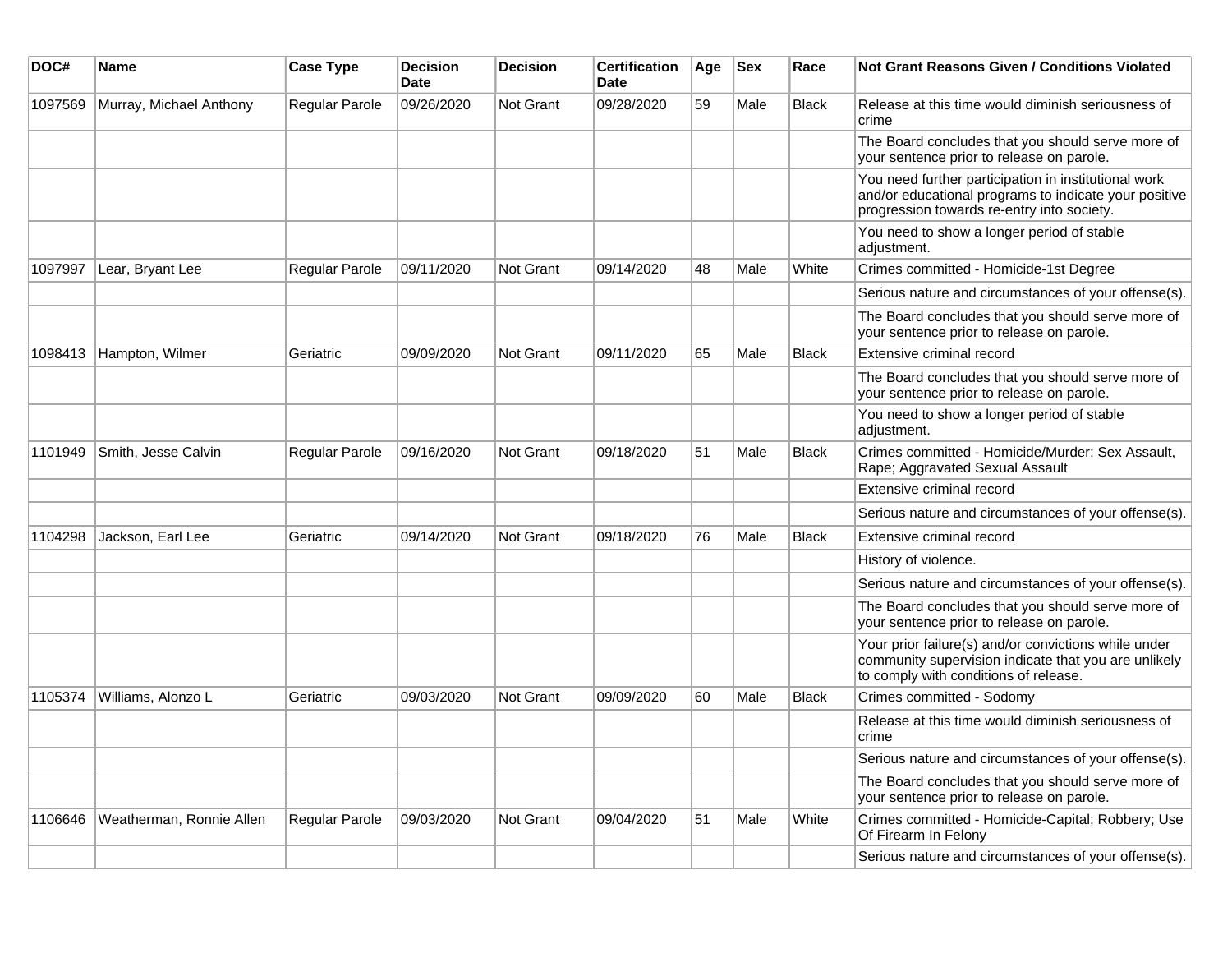| DOC#    | <b>Name</b>              | <b>Case Type</b>      | <b>Decision</b><br>Date | <b>Decision</b> | <b>Certification</b><br>Date | Age | <b>Sex</b> | Race         | <b>Not Grant Reasons Given / Conditions Violated</b>                                                                                                        |
|---------|--------------------------|-----------------------|-------------------------|-----------------|------------------------------|-----|------------|--------------|-------------------------------------------------------------------------------------------------------------------------------------------------------------|
| 1106646 | Weatherman, Ronnie Allen | Regular Parole        | 09/03/2020              | Not Grant       | 09/04/2020                   | 51  | Male       | White        | The Board concludes that you should serve more of<br>your sentence prior to release on parole.                                                              |
|         |                          |                       |                         |                 |                              |     |            |              | You need further participation in institutional work<br>and/or educational programs to indicate your positive<br>progression towards re-entry into society. |
| 1107639 | Hook, Levon D            | Regular Parole        | 09/02/2020              | Not Grant       | 09/03/2020                   | 47  | Male       | <b>Black</b> | Serious nature and circumstances of your offense(s).                                                                                                        |
|         |                          |                       |                         |                 |                              |     |            |              | The Board concludes that you should serve more of<br>your sentence prior to release on parole.                                                              |
| 1108021 | Taylor, William Dean     | Regular Parole        | 09/17/2020              | Not Grant       | 09/21/2020                   | 71  | Male       | White        | Crimes committed - Homicide-1st Degree; Use Of<br>Firearm In Felony                                                                                         |
|         |                          |                       |                         |                 |                              |     |            |              | Release at this time would diminish seriousness of<br>crime                                                                                                 |
|         |                          |                       |                         |                 |                              |     |            |              | Serious nature and circumstances of your offense(s).                                                                                                        |
| 1109006 | Hewston, Rodney S        | <b>Regular Parole</b> | 09/10/2020              | Not Grant       | 09/11/2020                   | 53  | Male       | Black        | Crimes committed - Kidnap/Abduct;<br>Mayhem/Maiming; Sodomy                                                                                                 |
|         |                          |                       |                         |                 |                              |     |            |              | History of violence.                                                                                                                                        |
|         |                          |                       |                         |                 |                              |     |            |              | Release at this time would diminish seriousness of<br>crime                                                                                                 |
|         |                          |                       |                         |                 |                              |     |            |              | Serious nature and circumstances of your offense(s).                                                                                                        |
| 1112460 | Stewart, Michael Angelo  | <b>Regular Parole</b> | 09/06/2020              | Not Grant       | 09/09/2020                   | 53  | Male       | <b>Black</b> | Crimes committed - Homicide-2Nd-Degree;<br>Homicide-2Nd-Degree; Homicide-2Nd-Degree                                                                         |
|         |                          |                       |                         |                 |                              |     |            |              | Extensive criminal record                                                                                                                                   |
|         |                          |                       |                         |                 |                              |     |            |              | History of violence.                                                                                                                                        |
|         |                          |                       |                         |                 |                              |     |            |              | Serious nature and circumstances of your offense(s).                                                                                                        |
|         |                          |                       |                         |                 |                              |     |            |              | The Board concludes that you should serve more of<br>your sentence prior to release on parole.                                                              |
| 1114578 | Lowe, Vernon Montreal    | <b>Regular Parole</b> | 09/11/2020              | Not Grant       | 09/14/2020                   | 50  | Male       | <b>Black</b> | Crimes committed - Homicide-1st Degree; Homicide-<br>2Nd-Degree; Use Of Firearm In Felony                                                                   |
|         |                          |                       |                         |                 |                              |     |            |              | History of violence.                                                                                                                                        |
|         |                          |                       |                         |                 |                              |     |            |              | The Board concludes that you should serve more of<br>your sentence prior to release on parole.                                                              |
|         |                          |                       |                         |                 |                              |     |            |              | You need further participation in institutional work<br>and/or educational programs to indicate your positive<br>progression towards re-entry into society. |
| 1114711 | Spragley, Michael W      | Regular Parole        | 09/17/2020              | Not Grant       | 09/18/2020                   | 45  | Male       | <b>Black</b> | Crimes committed - Homicide-1st Degree; Use Of<br>Firearm In Felony                                                                                         |
|         |                          |                       |                         |                 |                              |     |            |              | The Board concludes that you should serve more of<br>your sentence prior to release on parole.                                                              |
|         |                          |                       |                         |                 |                              |     |            |              | You need to show a longer period of stable<br>adjustment.                                                                                                   |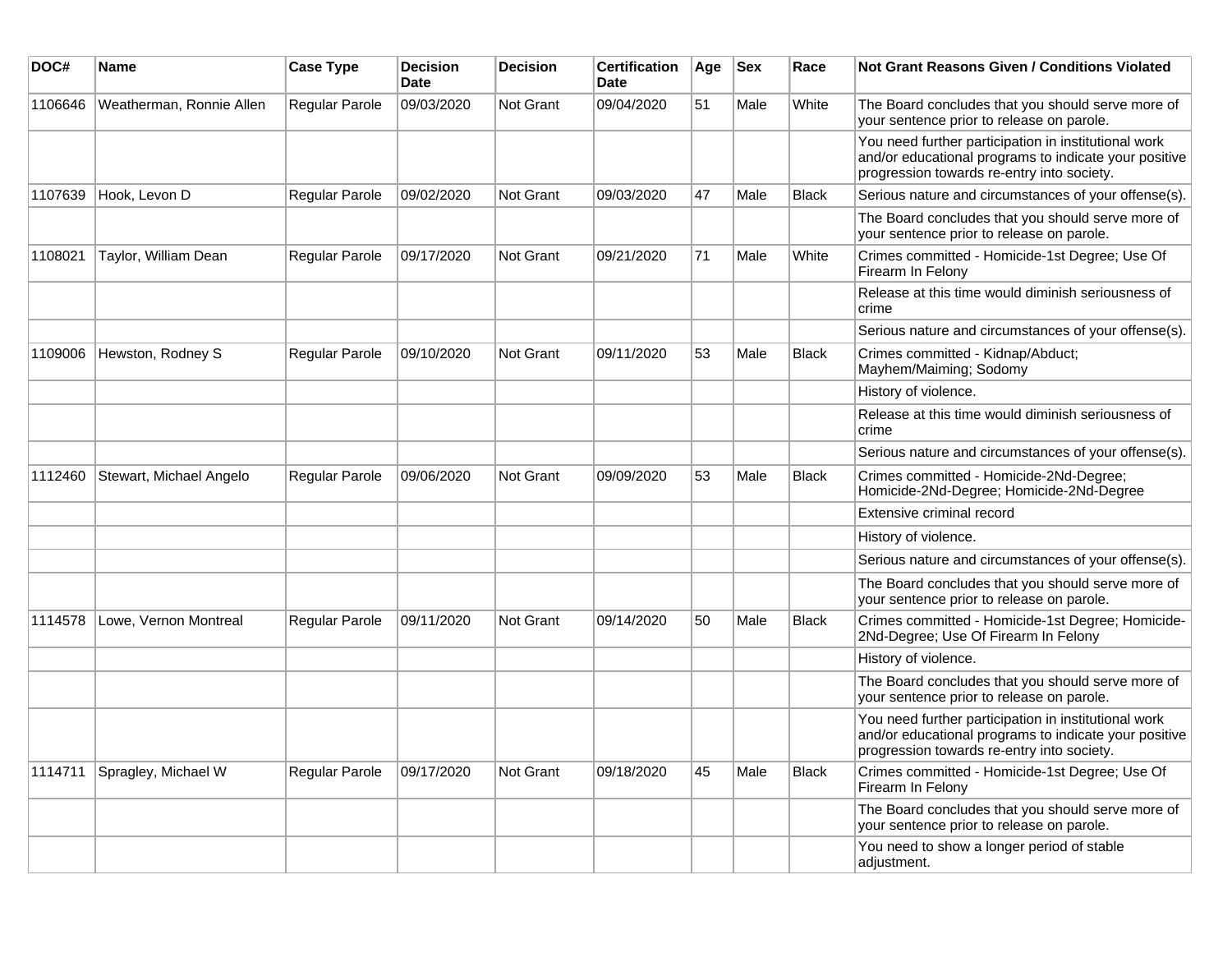| DOC#    | <b>Name</b>                      | <b>Case Type</b> | <b>Decision</b><br><b>Date</b> | <b>Decision</b>  | <b>Certification</b><br><b>Date</b> | Age | <b>Sex</b> | Race         | <b>Not Grant Reasons Given / Conditions Violated</b>                                                                                                        |
|---------|----------------------------------|------------------|--------------------------------|------------------|-------------------------------------|-----|------------|--------------|-------------------------------------------------------------------------------------------------------------------------------------------------------------|
| 1115477 | Shepperson, Curtis<br>Vanderbilt | Regular Parole   | 09/22/2020                     | Not Grant        | 09/24/2020                          | 51  | Male       | <b>Black</b> | Conviction of a new crime while incarcerated                                                                                                                |
|         |                                  |                  |                                |                  |                                     |     |            |              | Extensive criminal record                                                                                                                                   |
|         |                                  |                  |                                |                  |                                     |     |            |              | History of violence.                                                                                                                                        |
|         |                                  |                  |                                |                  |                                     |     |            |              | You need to show a longer period of stable<br>adjustment.                                                                                                   |
| 1116473 | Edwards, Juannito H              | Regular Parole   | 09/02/2020                     | <b>Not Grant</b> | 09/03/2020                          | 53  | Male       | <b>Black</b> | Crimes committed - Homicide-1st Degree;<br>Kidnap/Abduct; Robbery                                                                                           |
|         |                                  |                  |                                |                  |                                     |     |            |              | Serious nature and circumstances of your offense(s).                                                                                                        |
|         |                                  |                  |                                |                  |                                     |     |            |              | The Board concludes that you should serve more of<br>your sentence prior to release on parole.                                                              |
|         |                                  |                  |                                |                  |                                     |     |            |              | Your prior failure(s) and/or convictions while under<br>community supervision indicate that you are unlikely<br>to comply with conditions of release.       |
| 1116952 | Hargrove, Irvin Lee              | Geriatric        | 09/03/2020                     | <b>Not Grant</b> | 09/04/2020                          | 60  | Male       | <b>Black</b> | Extensive criminal record                                                                                                                                   |
|         |                                  |                  |                                |                  |                                     |     |            |              | Poor institutional adjustment (for example,<br>motivation/attitude, unfavorable reports, lack of<br>program involvement, etc.)                              |
|         |                                  |                  |                                |                  |                                     |     |            |              | The Board concludes that you should serve more of<br>your sentence prior to release on parole.                                                              |
|         |                                  |                  |                                |                  |                                     |     |            |              | You need further participation in institutional work<br>and/or educational programs to indicate your positive<br>progression towards re-entry into society. |
|         |                                  |                  |                                |                  |                                     |     |            |              | You need to show a longer period of stable<br>adjustment.                                                                                                   |
|         |                                  |                  |                                |                  |                                     |     |            |              | Your prior failure(s) and/or convictions while under<br>community supervision indicate that you are unlikely<br>to comply with conditions of release.       |
| 1118251 | Fisher, James Robert             | Geriatric        | 09/15/2020                     | <b>Not Grant</b> | 09/18/2020                          | 66  | Male       | <b>Black</b> | No Interest in Parole                                                                                                                                       |
| 1118473 | Wright, Timothy Wayne            | Regular Parole   | 09/15/2020                     | Not Grant        | 09/18/2020                          | 52  | Male       | White        | Crimes committed - Sex Assault, Rape; Robbery;<br>Robbery                                                                                                   |
|         |                                  |                  |                                |                  |                                     |     |            |              | History of violence.                                                                                                                                        |
|         |                                  |                  |                                |                  |                                     |     |            |              | Serious nature and circumstances of your offense(s).                                                                                                        |
|         |                                  |                  |                                |                  |                                     |     |            |              | The Board concludes that you should serve more of<br>your sentence prior to release on parole.                                                              |
| 1119143 | McGlothlin, Christopher<br>Dane  | Regular Parole   | 09/03/2020                     | Not Grant        | 09/04/2020                          | 46  | Male       | White        | Crimes committed - Malicious Wounding; Firing<br>Weapon; Use Of Firearm In Felony                                                                           |
|         |                                  |                  |                                |                  |                                     |     |            |              | Release at this time would diminish seriousness of<br>crime                                                                                                 |
|         |                                  |                  |                                |                  |                                     |     |            |              | Serious nature and circumstances of your offense(s).                                                                                                        |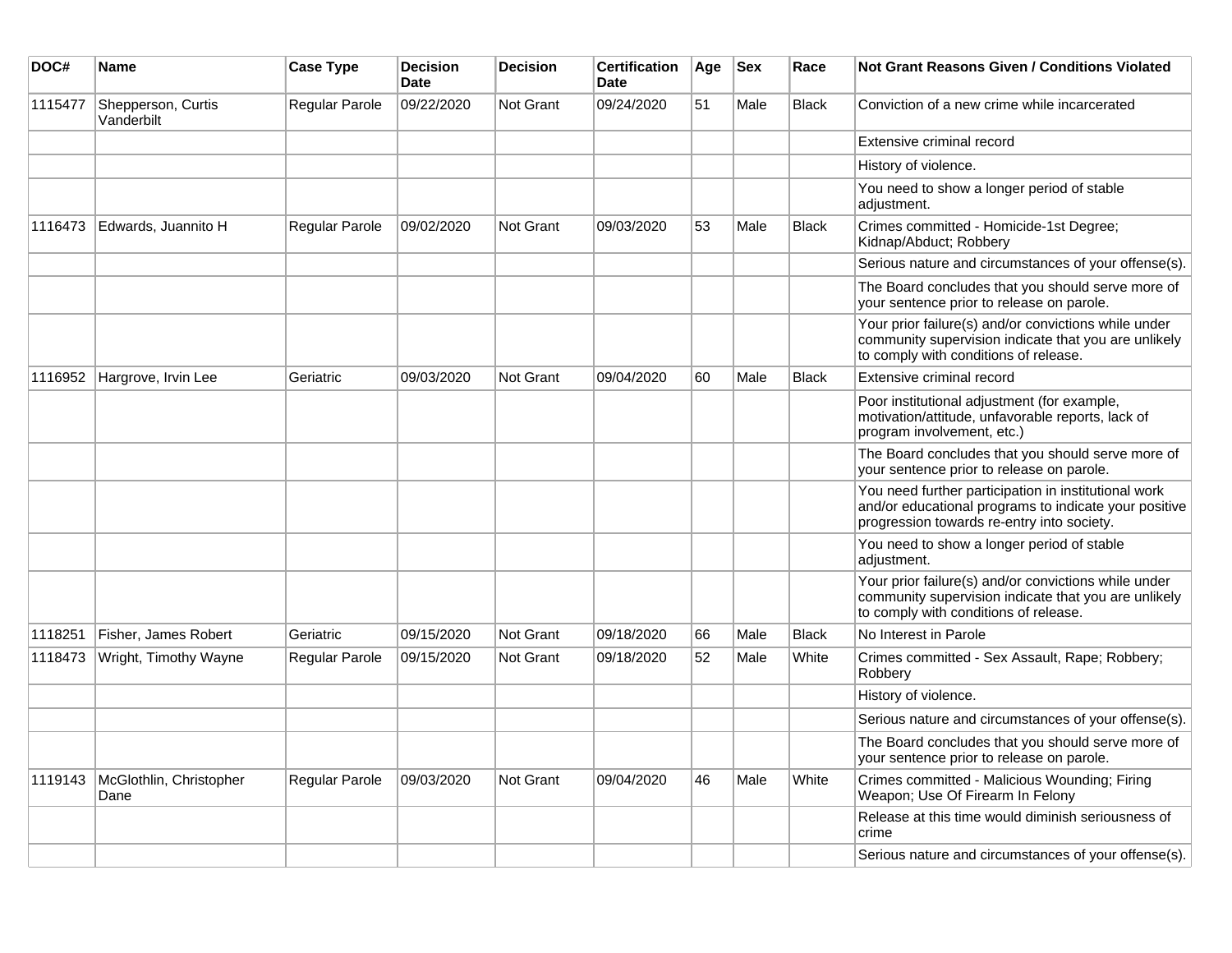| DOC#    | <b>Name</b>                 | <b>Case Type</b>      | <b>Decision</b><br><b>Date</b> | <b>Decision</b>  | <b>Certification</b><br>Date | Age | <b>Sex</b> | Race         | Not Grant Reasons Given / Conditions Violated                                                                                                               |
|---------|-----------------------------|-----------------------|--------------------------------|------------------|------------------------------|-----|------------|--------------|-------------------------------------------------------------------------------------------------------------------------------------------------------------|
| 1119799 | Mccall, Ronald E            | Regular Parole        | 09/15/2020                     | Not Grant        | 09/18/2020                   | 46  | Male       | Black        | Considering your offense and your institutional<br>records, the Board concludes that you should serve<br>more of your sentence before being paroled.        |
|         |                             |                       |                                |                  |                              |     |            |              | Crimes committed - Homicide-1st Degree; Arson;<br>Use Of Firearm In Felony                                                                                  |
|         |                             |                       |                                |                  |                              |     |            |              | Release at this time would diminish seriousness of<br>crime                                                                                                 |
|         |                             |                       |                                |                  |                              |     |            |              | You need further participation in institutional work<br>and/or educational programs to indicate your positive<br>progression towards re-entry into society. |
|         |                             |                       |                                |                  |                              |     |            |              | You need to show a longer period of stable<br>adjustment.                                                                                                   |
| 1120493 | Frye, Gregory David         | Regular Parole        | 09/15/2020                     | <b>Not Grant</b> | 09/18/2020                   | 58  | Male       | White        | Extensive criminal record                                                                                                                                   |
|         |                             |                       |                                |                  |                              |     |            |              | Release at this time would diminish seriousness of<br>crime                                                                                                 |
|         |                             |                       |                                |                  |                              |     |            |              | Serious nature and circumstances of your offense(s).                                                                                                        |
|         |                             |                       |                                |                  |                              |     |            |              | The Board concludes that you should serve more of<br>your sentence prior to release on parole.                                                              |
| 1122214 | Lee, Derrick Lamon          | Regular Parole        | 09/22/2020                     | <b>Not Grant</b> | 09/24/2020                   | 57  | Male       | <b>Black</b> | Considering your offense and your institutional<br>records, the Board concludes that you should serve<br>more of your sentence before being paroled.        |
|         |                             |                       |                                |                  |                              |     |            |              | Crimes committed - Sex Assault, Rape                                                                                                                        |
|         |                             |                       |                                |                  |                              |     |            |              | Release at this time would diminish seriousness of<br>crime                                                                                                 |
|         |                             |                       |                                |                  |                              |     |            |              | Serious nature and circumstances of your offense(s).                                                                                                        |
|         |                             |                       |                                |                  |                              |     |            |              | The Board considers you to be a risk to the<br>community.                                                                                                   |
| 1124231 | Grzywacz, Dave Richard      | <b>Regular Parole</b> | 09/14/2020                     | <b>Not Grant</b> | 09/18/2020                   | 47  | Male       | White        | Crimes committed - Robbery; Enter Bank/Church<br>While Armed; Use Of Firearm In Felony                                                                      |
|         |                             |                       |                                |                  |                              |     |            |              | History of violence.                                                                                                                                        |
|         |                             |                       |                                |                  |                              |     |            |              | Serious nature and circumstances of your offense(s).                                                                                                        |
|         |                             |                       |                                |                  |                              |     |            |              | Your prior failure(s) and/or convictions while under<br>community supervision indicate that you are unlikely<br>to comply with conditions of release.       |
|         | 1128384 Hamlin, John Robert | Regular Parole        | 09/04/2020                     | Not Grant        | 09/09/2020                   | 61  | Male       | Black        | Crimes committed - Homicide-Capital; Homicide-1st<br>Degree; Homicide-1st Degree                                                                            |
|         |                             |                       |                                |                  |                              |     |            |              | Serious nature and circumstances of your offense(s).                                                                                                        |
|         |                             |                       |                                |                  |                              |     |            |              | The Board concludes that you should serve more of<br>your sentence prior to release on parole.                                                              |
| 1130214 | Johnson, James Leon         | Regular Parole        | 09/17/2020                     | Not Grant        | 09/18/2020                   | 64  | Male       | Black        | Crimes committed - Homicide-1st Degree; Robbery                                                                                                             |
|         |                             |                       |                                |                  |                              |     |            |              | Serious nature and circumstances of your offense(s).                                                                                                        |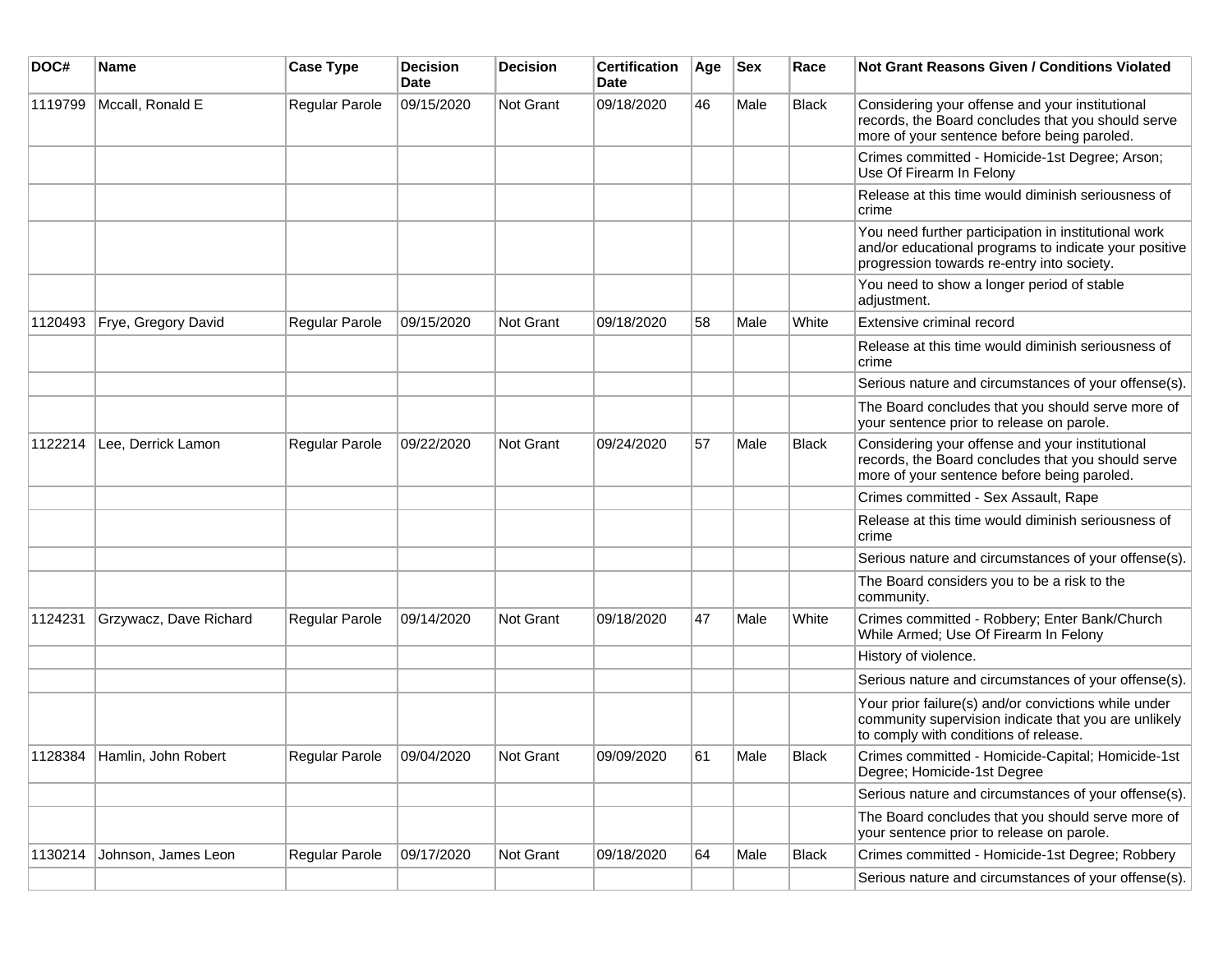| DOC#    | Name                       | <b>Case Type</b>      | <b>Decision</b><br><b>Date</b> | <b>Decision</b>  | <b>Certification</b><br>Date | Age | <b>Sex</b> | Race         | Not Grant Reasons Given / Conditions Violated                                                                                                               |
|---------|----------------------------|-----------------------|--------------------------------|------------------|------------------------------|-----|------------|--------------|-------------------------------------------------------------------------------------------------------------------------------------------------------------|
| 1130214 | Johnson, James Leon        | Regular Parole        | 09/17/2020                     | Not Grant        | 09/18/2020                   | 64  | Male       | <b>Black</b> | The Board concludes that you should serve more of<br>your sentence prior to release on parole.                                                              |
| 1131426 | Asbury, Jimmy Jay          | Regular Parole        | 09/15/2020                     | Not Grant        | 09/18/2020                   | 49  | Male       | White        | Crimes committed - Homicide-2Nd-Degree; Use Of<br>Firearm In Felony                                                                                         |
|         |                            |                       |                                |                  |                              |     |            |              | Release at this time would diminish seriousness of<br>crime                                                                                                 |
|         |                            |                       |                                |                  |                              |     |            |              | Serious nature and circumstances of your offense(s).                                                                                                        |
| 1132632 | Jiles, Robert Wesley       | <b>Regular Parole</b> | 09/14/2020                     | <b>Not Grant</b> | 09/16/2020                   | 75  | Male       | <b>Black</b> | Crimes committed - Kidnap/Abduct; Kidnap/Abduct;<br>Kidnap/Abduct                                                                                           |
|         |                            |                       |                                |                  |                              |     |            |              | Extensive criminal record                                                                                                                                   |
|         |                            |                       |                                |                  |                              |     |            |              | Serious nature and circumstances of your offense(s).                                                                                                        |
| 1132667 | <b>Brooks, Mack Arthur</b> | Geriatric             | 09/24/2020                     | <b>Not Grant</b> | 09/25/2020                   | 65  | Male       | <b>Black</b> | No Interest in Parole                                                                                                                                       |
| 1134007 | Tucker, Donnie Ray         | Geriatric             | 09/25/2020                     | Not Grant        | 09/25/2020                   | 63  | Male       | <b>Black</b> | No Interest in Parole                                                                                                                                       |
| 1135482 | Rodriguez, Hector Collazo  | Regular Parole        | 08/30/2020                     | Not Grant        | 09/02/2020                   | 62  | Male       |              | Unknown Crimes committed - Homicide-1st Degree                                                                                                              |
|         |                            |                       |                                |                  |                              |     |            |              | Release at this time would diminish seriousness of<br>crime                                                                                                 |
|         |                            |                       |                                |                  |                              |     |            |              | Serious nature and circumstances of your offense(s).                                                                                                        |
| 1137524 | Davis, Bruce Elliott       | <b>Regular Parole</b> | 09/06/2020                     | <b>Not Grant</b> | 09/09/2020                   | 53  | Male       | <b>Black</b> | Extensive criminal record                                                                                                                                   |
|         |                            |                       |                                |                  |                              |     |            |              | The Board concludes that you should serve more of<br>your sentence prior to release on parole.                                                              |
|         |                            |                       |                                |                  |                              |     |            |              | You need further participation in institutional work<br>and/or educational programs to indicate your positive<br>progression towards re-entry into society. |
|         |                            |                       |                                |                  |                              |     |            |              | Your prior failure(s) and/or convictions while under<br>community supervision indicate that you are unlikely<br>to comply with conditions of release.       |
| 1138578 | Turrigiano, Michael Joseph | <b>Regular Parole</b> | 09/18/2020                     | Not Grant        | 09/21/2020                   | 51  | Male       | White        | Crimes committed - Homicide-2Nd-Degree; Use Of<br>Firearm In Felonv                                                                                         |
|         |                            |                       |                                |                  |                              |     |            |              | Release at this time would diminish seriousness of<br>crime                                                                                                 |
|         |                            |                       |                                |                  |                              |     |            |              | Serious nature and circumstances of your offense(s).                                                                                                        |
|         |                            |                       |                                |                  |                              |     |            |              | The Board concludes that you should serve more of<br>your sentence prior to release on parole.                                                              |
| 1138758 | Brown, Preston             | <b>Regular Parole</b> | 09/09/2020                     | Not Grant        | 09/10/2020                   | 51  | Male       | <b>Black</b> | Crimes committed - Homicide/Murder; Sex Assault,<br>Rape; Assault And Battery                                                                               |
|         |                            |                       |                                |                  |                              |     |            |              | The Board concludes that you should serve more of<br>your sentence prior to release on parole.                                                              |
|         |                            |                       |                                |                  |                              |     |            |              | You need to show a longer period of stable<br>adjustment.                                                                                                   |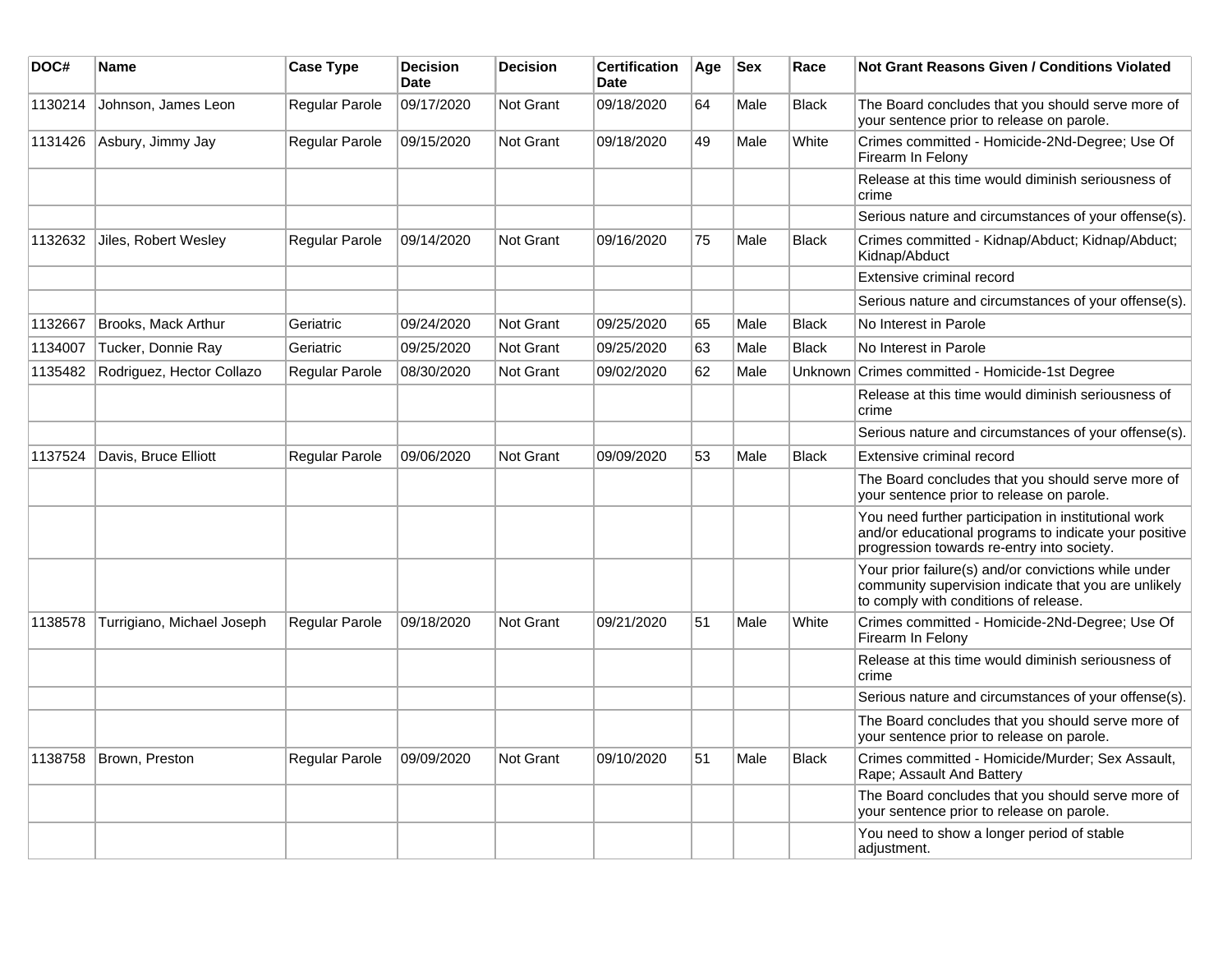| DOC#    | <b>Name</b>              | <b>Case Type</b> | <b>Decision</b><br><b>Date</b> | <b>Decision</b> | <b>Certification</b><br>Date | Age | <b>Sex</b> | Race         | <b>Not Grant Reasons Given / Conditions Violated</b>                                                                                                        |
|---------|--------------------------|------------------|--------------------------------|-----------------|------------------------------|-----|------------|--------------|-------------------------------------------------------------------------------------------------------------------------------------------------------------|
| 1140699 | Lane, Floyd Martin       | Geriatric        | 09/11/2020                     | Not Grant       | 09/14/2020                   | 61  | Male       | White        | Crimes committed - Sex Assault, Rape; Forcible<br>Sodomy                                                                                                    |
|         |                          |                  |                                |                 |                              |     |            |              | Serious nature and circumstances of your offense(s).                                                                                                        |
|         |                          |                  |                                |                 |                              |     |            |              | The Board concludes that you should serve more of<br>your sentence prior to release on parole.                                                              |
| 1141878 | Langston, Thomas E       | Regular Parole   | 09/15/2020                     | Not Grant       | 09/18/2020                   | 52  | Male       | <b>Black</b> | Release at this time would diminish seriousness of<br>crime                                                                                                 |
|         |                          |                  |                                |                 |                              |     |            |              | Serious nature and circumstances of your offense(s).                                                                                                        |
|         |                          |                  |                                |                 |                              |     |            |              | The Board concludes that you should serve more of<br>your sentence prior to release on parole.                                                              |
|         |                          |                  |                                |                 |                              |     |            |              | The Board considers you to be a risk to the<br>community.                                                                                                   |
| 1143439 | Peyton, Jacob Douglas IV | Regular Parole   | 08/31/2020                     | Not Grant       | 09/02/2020                   | 61  | Male       | Black        | Conviction of a new crime while incarcerated                                                                                                                |
|         |                          |                  |                                |                 |                              |     |            |              | Crimes committed - Robbery; Assault:<br>(Misdemeanor); Unlawful Wounding                                                                                    |
|         |                          |                  |                                |                 |                              |     |            |              | Extensive criminal record                                                                                                                                   |
|         |                          |                  |                                |                 |                              |     |            |              | The Board concludes that you should serve more of<br>your sentence prior to release on parole.                                                              |
|         |                          |                  |                                |                 |                              |     |            |              | You need to show a longer period of stable<br>adjustment.                                                                                                   |
|         |                          |                  |                                |                 |                              |     |            |              | Your prior failure(s) and/or convictions while under<br>community supervision indicate that you are unlikely<br>to comply with conditions of release.       |
| 1146132 | Binns, Charles Edward    | Regular Parole   | 09/02/2020                     | Not Grant       | 09/03/2020                   | 55  | Male       | <b>Black</b> | Crimes committed - Homicide-Capital; Homicide-1st<br>Degree; Robbery                                                                                        |
|         |                          |                  |                                |                 |                              |     |            |              | Serious nature and circumstances of your offense(s).                                                                                                        |
|         |                          |                  |                                |                 |                              |     |            |              | The Board concludes that you should serve more of<br>your sentence prior to release on parole.                                                              |
|         |                          |                  |                                |                 |                              |     |            |              | You need further participation in institutional work<br>and/or educational programs to indicate your positive<br>progression towards re-entry into society. |
| 1149421 | Frazier, George          | Geriatric        | 09/13/2020                     | Not Grant       | 09/16/2020                   | 82  | Male       | White        | Release at this time would diminish seriousness of<br>crime                                                                                                 |
|         |                          |                  |                                |                 |                              |     |            |              | The Board concludes that you should serve more of<br>your sentence prior to release on parole.                                                              |
| 1151285 | Diggs, Tony G            | Regular Parole   | 09/07/2020                     | Not Grant       | 09/09/2020                   | 58  | Male       | Black        | Crimes committed - Homicide-1st Degree; Burglary;<br>Use Of Firearm In Felony                                                                               |
|         |                          |                  |                                |                 |                              |     |            |              | History of violence.                                                                                                                                        |
|         |                          |                  |                                |                 |                              |     |            |              | Serious nature and circumstances of your offense(s).                                                                                                        |
|         |                          |                  |                                |                 |                              |     |            |              | The Board concludes that you should serve more of<br>your sentence prior to release on parole.                                                              |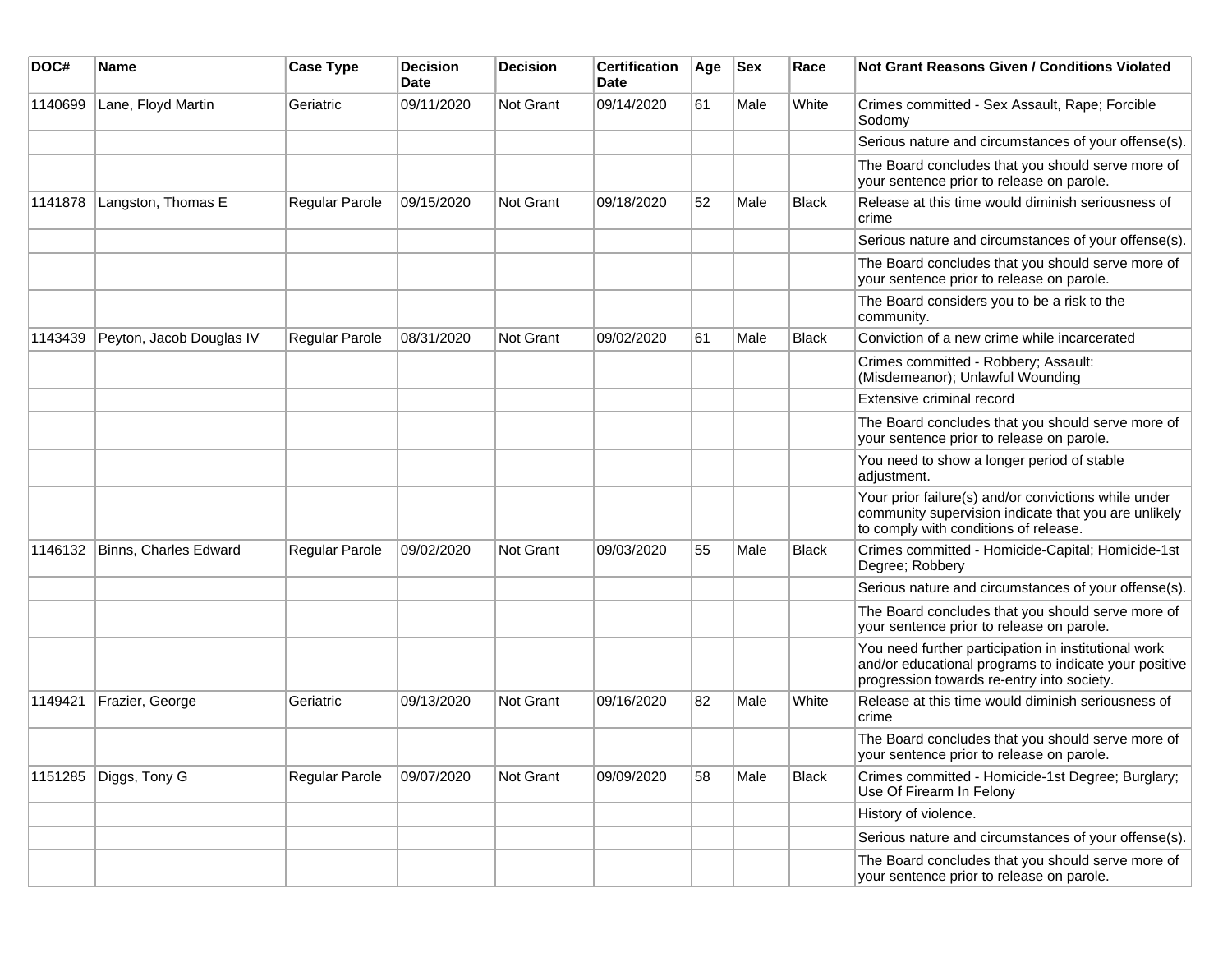| DOC#    | Name                           | <b>Case Type</b> | <b>Decision</b><br><b>Date</b> | <b>Decision</b> | <b>Certification</b><br>Date | Age | <b>Sex</b> | Race         | <b>Not Grant Reasons Given / Conditions Violated</b>                                                                                                        |
|---------|--------------------------------|------------------|--------------------------------|-----------------|------------------------------|-----|------------|--------------|-------------------------------------------------------------------------------------------------------------------------------------------------------------|
| 1151285 | Diggs, Tony G                  | Regular Parole   | 09/07/2020                     | Not Grant       | 09/09/2020                   | 58  | Male       | <b>Black</b> | You need further participation in institutional work<br>and/or educational programs to indicate your positive<br>progression towards re-entry into society. |
| 1152900 | Muhammad, Ahmaan               | Regular Parole   | 09/11/2020                     | Not Grant       | 09/14/2020                   | 52  | Male       | <b>Black</b> | Crimes committed - Sex Assault, Rape                                                                                                                        |
|         |                                |                  |                                |                 |                              |     |            |              | Release at this time would diminish seriousness of<br>crime                                                                                                 |
|         |                                |                  |                                |                 |                              |     |            |              | Serious nature and circumstances of your offense(s).                                                                                                        |
| 1153488 | Jones, Ryan Harvey             | Regular Parole   | 09/17/2020                     | Not Grant       | 09/21/2020                   | 51  | Male       | <b>Black</b> | Crimes committed - Homicide-1st Degree;<br><b>Aggravated Sexual Battery</b>                                                                                 |
|         |                                |                  |                                |                 |                              |     |            |              | History of violence.                                                                                                                                        |
|         |                                |                  |                                |                 |                              |     |            |              | Serious nature and circumstances of your offense(s).                                                                                                        |
|         |                                |                  |                                |                 |                              |     |            |              | You need further participation in institutional work<br>and/or educational programs to indicate your positive<br>progression towards re-entry into society. |
| 1154225 | Blain, Mark W                  | Regular Parole   | 09/23/2020                     | Not Grant       | 09/24/2020                   | 58  | Male       | White        | Crimes committed - Homicide-Capital; Homicide-1st<br>Degree; Robbery                                                                                        |
|         |                                |                  |                                |                 |                              |     |            |              | History of violence.                                                                                                                                        |
|         |                                |                  |                                |                 |                              |     |            |              | Serious nature and circumstances of your offense(s).                                                                                                        |
| 1155417 | Burnham, Antoine L             | Regular Parole   | 09/18/2020                     | Not Grant       | 09/21/2020                   | 43  | Male       | <b>Black</b> | Crimes committed - Homicide-2Nd-Degree;<br>Kidnap/Abduct; Kidnap/Abduct                                                                                     |
|         |                                |                  |                                |                 |                              |     |            |              | Release at this time would diminish seriousness of<br>crime                                                                                                 |
|         |                                |                  |                                |                 |                              |     |            |              | The Board considers you to be a risk to the<br>community.                                                                                                   |
|         |                                |                  |                                |                 |                              |     |            |              | You need to show a longer period of stable<br>adjustment.                                                                                                   |
| 1156107 | Wiggins, George W Jr.          | Regular Parole   | 09/09/2020                     | Not Grant       | 09/10/2020                   | 47  | Male       | Black        | Crimes committed - Homicide-1st Degree; Homicide-<br>Attempted; Breaking And Entering, Armed                                                                |
|         |                                |                  |                                |                 |                              |     |            |              | History of violence.                                                                                                                                        |
|         |                                |                  |                                |                 |                              |     |            |              | Serious nature and circumstances of your offense(s).                                                                                                        |
|         |                                |                  |                                |                 |                              |     |            |              | The Board concludes that you should serve more of<br>your sentence prior to release on parole.                                                              |
| 1156187 | Motes, James Alton             | Geriatric        | 09/12/2020                     | Not Grant       | 09/14/2020                   | 68  | Male       | White        | No Interest in Parole                                                                                                                                       |
|         | 1156890 Scott, Tyrone Christop | Regular Parole   | 09/28/2020                     | Not Grant       | 09/29/2020                   | 53  | Male       | <b>Black</b> | Crimes committed - Homicide-2Nd-Degree; Robbery                                                                                                             |
|         |                                |                  |                                |                 |                              |     |            |              | Extensive criminal record                                                                                                                                   |
|         |                                |                  |                                |                 |                              |     |            |              | Poor institutional adjustment (for example,<br>motivation/attitude, unfavorable reports, lack of<br>program involvement, etc.)                              |
|         |                                |                  |                                |                 |                              |     |            |              | Release at this time would diminish seriousness of<br>crime                                                                                                 |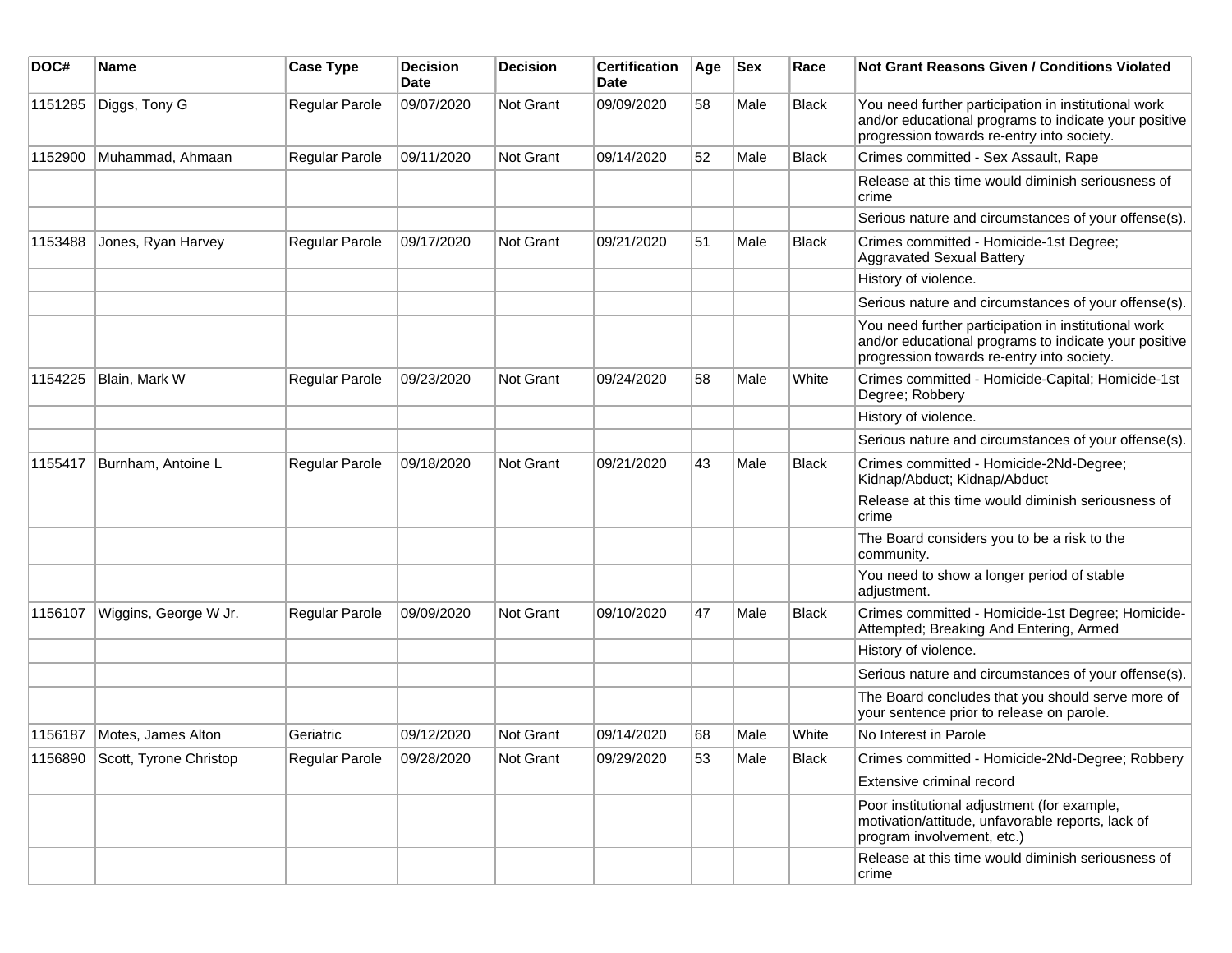| DOC#    | <b>Name</b>             | <b>Case Type</b>      | <b>Decision</b><br><b>Date</b> | <b>Decision</b> | <b>Certification</b><br><b>Date</b> | Age | <b>Sex</b> | Race         | <b>Not Grant Reasons Given / Conditions Violated</b>                                                                                                           |
|---------|-------------------------|-----------------------|--------------------------------|-----------------|-------------------------------------|-----|------------|--------------|----------------------------------------------------------------------------------------------------------------------------------------------------------------|
| 1156890 | Scott, Tyrone Christop  | Regular Parole        | 09/28/2020                     | Not Grant       | 09/29/2020                          | 53  | Male       | Black        | You need to show a longer period of stable<br>adjustment.                                                                                                      |
|         |                         |                       |                                |                 |                                     |     |            |              | Your record of institutional infractions indicates a<br>disregard for rules and that you are not ready to<br>conform to society.                               |
| 1162608 | Day, Stanley Leverne    | Geriatric             | 09/06/2020                     | Not Grant       | 09/09/2020                          | 65  | Male       | <b>Black</b> | Extensive criminal record                                                                                                                                      |
|         |                         |                       |                                |                 |                                     |     |            |              | Release at this time would diminish seriousness of<br>crime                                                                                                    |
|         |                         |                       |                                |                 |                                     |     |            |              | The Board concludes that you should serve more of<br>your sentence prior to release on parole.                                                                 |
| 1163949 | Corcoran, John Bernard  | Dual Eligibility      | 09/09/2020                     | Not Grant       | 09/10/2020                          | 74  | Male       | White        | Serious nature and circumstances of your offense(s).                                                                                                           |
|         |                         |                       |                                |                 |                                     |     |            |              | The Board concludes that you should serve more of<br>your sentence prior to release on parole.                                                                 |
|         |                         |                       |                                |                 |                                     |     |            |              | The Board considers you to be a risk to the<br>community.                                                                                                      |
| 1166345 | Massey, Dennis Keith    | Geriatric             | 09/14/2020                     | Not Grant       | 09/18/2020                          | 74  | Male       | White        | Crimes committed - (Attempted)Rape: Intercourse<br>By Force/Threat/Intimidation; Assault & Battery -<br>Family Member; Burglary: At Night, To Commit<br>Felony |
|         |                         |                       |                                |                 |                                     |     |            |              | History of violence.                                                                                                                                           |
|         |                         |                       |                                |                 |                                     |     |            |              | Serious nature and circumstances of your offense(s).                                                                                                           |
| 1167066 | Fullwood, Thaddeus J    | <b>Regular Parole</b> | 09/04/2020                     | Not Grant       | 09/09/2020                          | 49  | Male       | <b>Black</b> | The Board concludes that you should serve more of<br>your sentence prior to release on parole.                                                                 |
|         |                         |                       |                                |                 |                                     |     |            |              | The Board considers you to be a risk to the<br>community.                                                                                                      |
|         |                         |                       |                                |                 |                                     |     |            |              | You need further participation in institutional work<br>and/or educational programs to indicate your positive<br>progression towards re-entry into society.    |
|         |                         |                       |                                |                 |                                     |     |            |              | You need to show a longer period of stable<br>adjustment.                                                                                                      |
| 1167925 | Mcgaha, Anthony Charles | Regular Parole        | 09/25/2020                     | Not Grant       | 09/25/2020                          | 56  | Male       | <b>Black</b> | Release at this time would diminish seriousness of<br>crime                                                                                                    |
|         |                         |                       |                                |                 |                                     |     |            |              | Serious nature and circumstances of your offense(s).                                                                                                           |
|         |                         |                       |                                |                 |                                     |     |            |              | The Board concludes that you should serve more of<br>your sentence prior to release on parole.                                                                 |
|         |                         |                       |                                |                 |                                     |     |            |              | You need further participation in institutional work<br>and/or educational programs to indicate your positive<br>progression towards re-entry into society.    |
| 1167958 | Traish, Khalid          | Regular Parole        | 09/14/2020                     | Not Grant       | 09/18/2020                          | 56  | Male       | White        | Crimes committed - Abduct-No Ransom Or Asslt;<br>Sex Assault, Rape; Sex Assault, Rape                                                                          |
|         |                         |                       |                                |                 |                                     |     |            |              | Serious nature and circumstances of your offense(s).                                                                                                           |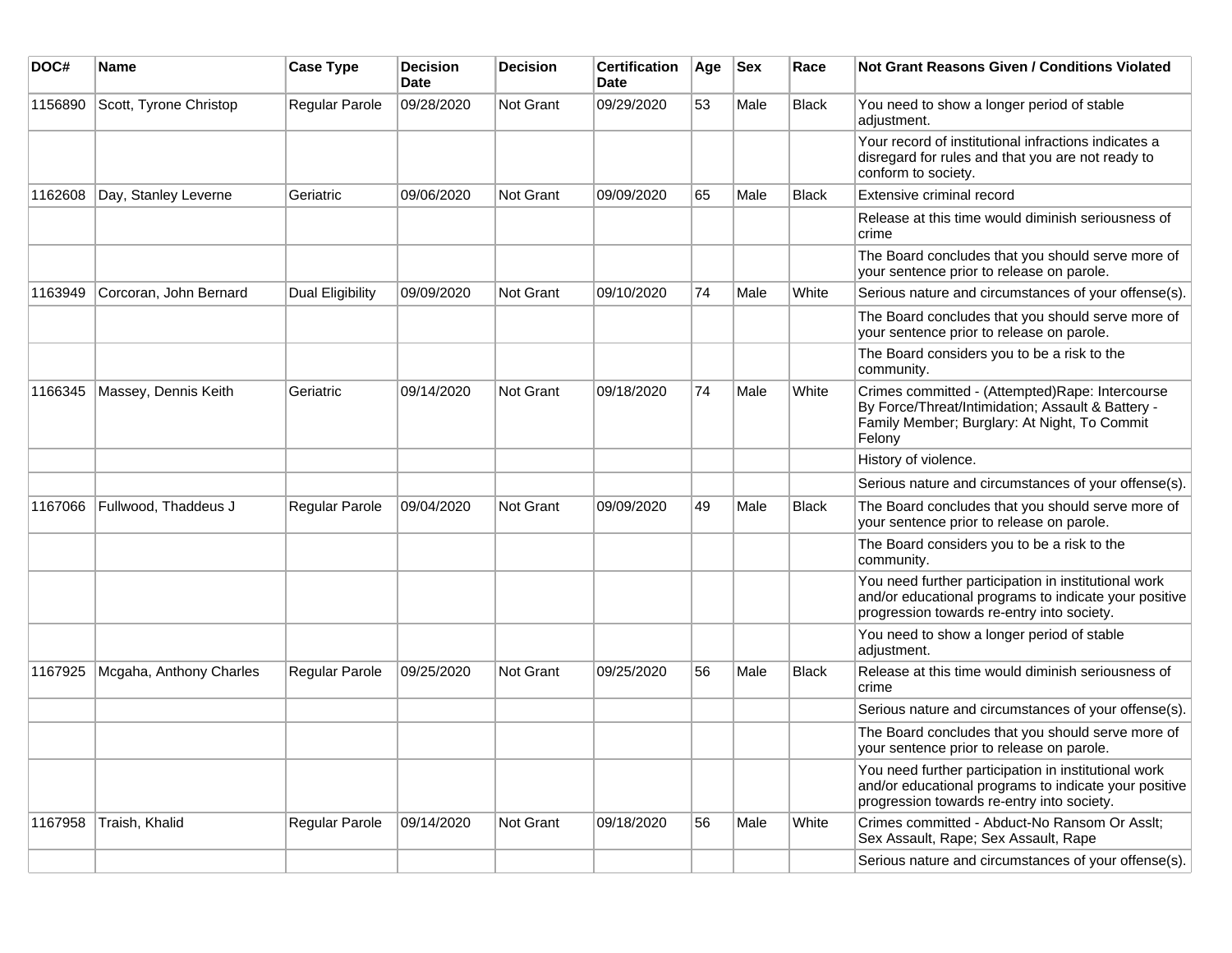| DOC#    | <b>Name</b>            | <b>Case Type</b> | <b>Decision</b><br><b>Date</b> | <b>Decision</b>  | <b>Certification</b><br><b>Date</b> | Age | <b>Sex</b> | Race         | Not Grant Reasons Given / Conditions Violated                                                                                                         |
|---------|------------------------|------------------|--------------------------------|------------------|-------------------------------------|-----|------------|--------------|-------------------------------------------------------------------------------------------------------------------------------------------------------|
| 1167958 | Traish, Khalid         | Regular Parole   | 09/14/2020                     | Not Grant        | 09/18/2020                          | 56  | Male       | White        | The Board concludes that you should serve more of<br>your sentence prior to release on parole.                                                        |
| 1168761 | Evans, Frederick Ray   | Regular Parole   | 09/09/2020                     | <b>Not Grant</b> | 09/09/2020                          | 55  | Male       | <b>Black</b> | Crimes committed - Kidnap/Abduct; Sex Assault,<br>Rape; Sex Asslt-Sodomy-Woman                                                                        |
|         |                        |                  |                                |                  |                                     |     |            |              | Extensive criminal record                                                                                                                             |
|         |                        |                  |                                |                  |                                     |     |            |              | History of violence.                                                                                                                                  |
|         |                        |                  |                                |                  |                                     |     |            |              | Serious nature and circumstances of your offense(s).                                                                                                  |
|         |                        |                  |                                |                  |                                     |     |            |              | The Board concludes that you should serve more of<br>your sentence prior to release on parole.                                                        |
|         |                        |                  |                                |                  |                                     |     |            |              | You need to show a longer period of stable<br>adjustment.                                                                                             |
| 1169120 | Presley, George Lee    | Regular Parole   | 09/24/2020                     | Not Grant        | 09/25/2020                          | 57  | Male       | White        | Crimes committed - Kidnap/Abduct; Kidnap/Abduct;<br>Kidnap/Abduct                                                                                     |
|         |                        |                  |                                |                  |                                     |     |            |              | Extensive criminal record                                                                                                                             |
|         |                        |                  |                                |                  |                                     |     |            |              | History of violence.                                                                                                                                  |
|         |                        |                  |                                |                  |                                     |     |            |              | Release at this time would diminish seriousness of<br>crime                                                                                           |
|         |                        |                  |                                |                  |                                     |     |            |              | The Board concludes that you should serve more of<br>your sentence prior to release on parole.                                                        |
|         |                        |                  |                                |                  |                                     |     |            |              | Your prior failure(s) and/or convictions while under<br>community supervision indicate that you are unlikely<br>to comply with conditions of release. |
| 1169171 | Knowlin, Lee Roy       | Regular Parole   | 09/17/2020                     | <b>Not Grant</b> | 09/18/2020                          | 68  | Male       | <b>Black</b> | Crimes committed - Sex Assault, Rape; Sex Assault,<br>Rape; Forcible Sodomy                                                                           |
|         |                        |                  |                                |                  |                                     |     |            |              | Serious nature and circumstances of your offense(s).                                                                                                  |
| 1169728 | Chapman, Richard Frank | Geriatric        | 09/18/2020                     | <b>Not Grant</b> | 09/21/2020                          | 63  | Male       | White        | Crimes committed - Homicide-2Nd-Degree; Use Of<br>Firearm In Felony                                                                                   |
|         |                        |                  |                                |                  |                                     |     |            |              | Release at this time would diminish seriousness of<br>crime                                                                                           |
|         |                        |                  |                                |                  |                                     |     |            |              | Serious nature and circumstances of your offense(s).                                                                                                  |
|         |                        |                  |                                |                  |                                     |     |            |              | The Board concludes that you should serve more of<br>your sentence prior to release on parole.                                                        |
| 1170951 | Dozier, Tazewell S     | Regular Parole   | 08/31/2020                     | <b>Not Grant</b> | 09/02/2020                          | 77  | Male       | White        | Crimes committed - Homicide-1st Degree; Use Of<br>Firearm In Felony                                                                                   |
|         |                        |                  |                                |                  |                                     |     |            |              | Release at this time would diminish seriousness of<br>crime                                                                                           |
|         |                        |                  |                                |                  |                                     |     |            |              | Serious nature and circumstances of your offense(s).                                                                                                  |
|         |                        |                  |                                |                  |                                     |     |            |              | The Board concludes that you should serve more of<br>your sentence prior to release on parole.                                                        |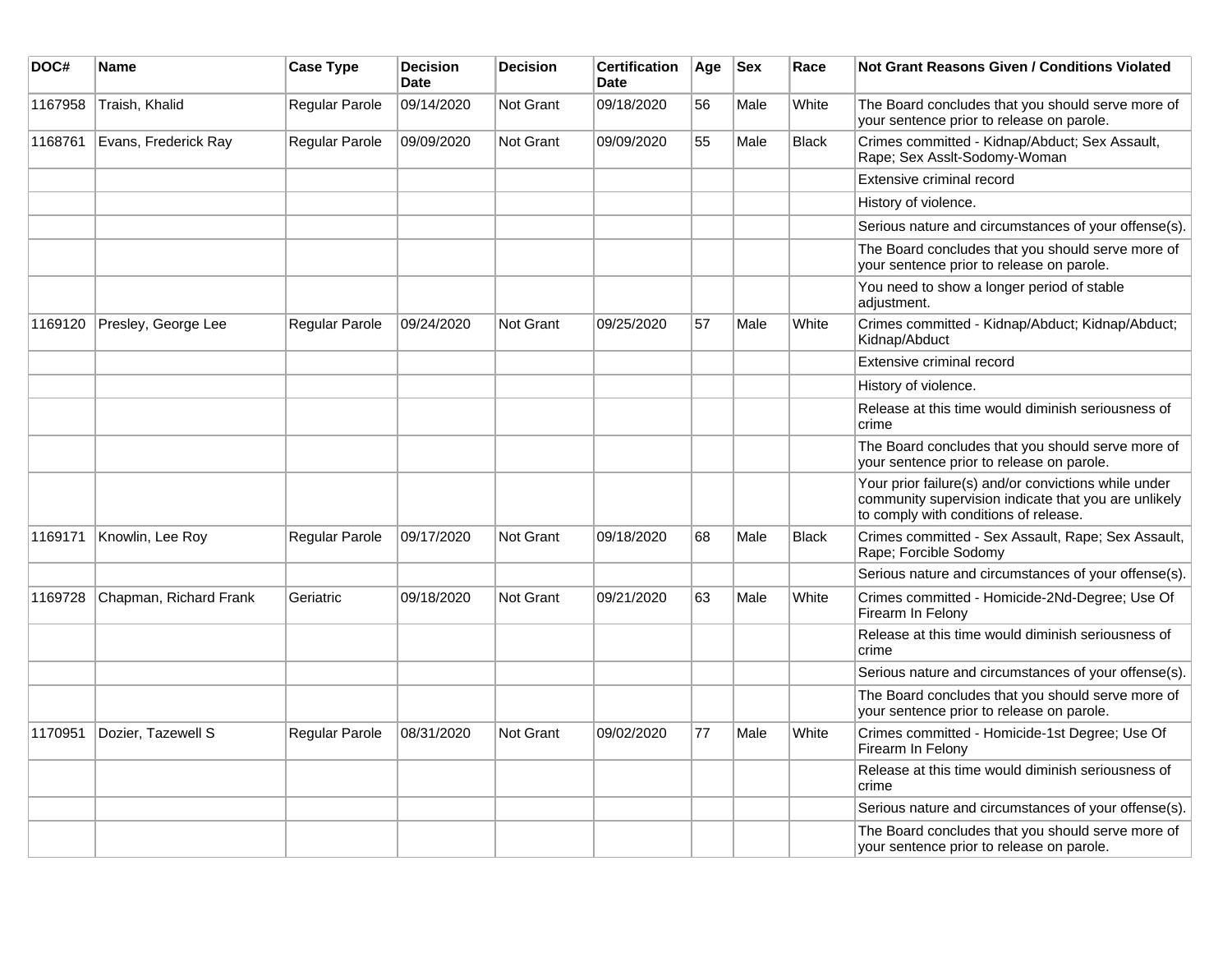| DOC#    | <b>Name</b>              | <b>Case Type</b> | <b>Decision</b><br><b>Date</b> | <b>Decision</b>  | <b>Certification</b><br>Date | Age | <b>Sex</b> | Race         | Not Grant Reasons Given / Conditions Violated                                                                                                                                  |
|---------|--------------------------|------------------|--------------------------------|------------------|------------------------------|-----|------------|--------------|--------------------------------------------------------------------------------------------------------------------------------------------------------------------------------|
| 1173736 | Broadnax, Anthony George | Regular Parole   | 08/31/2020                     | Not Grant        | 09/02/2020                   | 57  | Male       | <b>Black</b> | Crimes committed - Rape: Intercourse By<br>Force/Threat/Intimidation; Aggravated Sexual<br>Battery: Victim Injury, Force; Violent Offender<br>Registration: Fail Or False Info |
|         |                          |                  |                                |                  |                              |     |            |              | Extensive criminal record                                                                                                                                                      |
|         |                          |                  |                                |                  |                              |     |            |              | The Board concludes that you should serve more of<br>your sentence prior to release on parole.                                                                                 |
|         |                          |                  |                                |                  |                              |     |            |              | You need further participation in institutional work<br>and/or educational programs to indicate your positive<br>progression towards re-entry into society.                    |
|         |                          |                  |                                |                  |                              |     |            |              | Your prior failure(s) and/or convictions while under<br>community supervision indicate that you are unlikely<br>to comply with conditions of release.                          |
| 1175228 | Winfield, Andrew Jr.     | Geriatric        | 09/02/2020                     | Not Grant        | 09/03/2020                   | 64  | Male       | <b>Black</b> | Extensive criminal record                                                                                                                                                      |
|         |                          |                  |                                |                  |                              |     |            |              | History of violence.                                                                                                                                                           |
|         |                          |                  |                                |                  |                              |     |            |              | The Board concludes that you should serve more of<br>your sentence prior to release on parole.                                                                                 |
| 1179121 | Jones, William Leo       | Regular Parole   | 09/11/2020                     | Not Grant        | 09/14/2020                   | 52  | Male       | Black        | Crimes committed - Homicide-1st Degree; Malicious<br>Wounding; Malicious Wounding                                                                                              |
|         |                          |                  |                                |                  |                              |     |            |              | Extensive criminal record                                                                                                                                                      |
|         |                          |                  |                                |                  |                              |     |            |              | The Board concludes that you should serve more of<br>your sentence prior to release on parole.                                                                                 |
| 1180368 | Cox, Adrian Eric         | Regular Parole   | 09/12/2020                     | Not Grant        | 09/14/2020                   | 61  | Male       | White        | No Interest in Parole                                                                                                                                                          |
| 1181550 | Norvell, Antonio         | Regular Parole   | 09/20/2020                     | Not Grant        | 09/21/2020                   | 52  | Male       | <b>Black</b> | Release at this time would diminish seriousness of<br>crime                                                                                                                    |
|         |                          |                  |                                |                  |                              |     |            |              | Serious nature and circumstances of your offense(s).                                                                                                                           |
|         |                          |                  |                                |                  |                              |     |            |              | The Board concludes that you should serve more of<br>your sentence prior to release on parole.                                                                                 |
|         |                          |                  |                                |                  |                              |     |            |              | You need to show a longer period of stable<br>adjustment.                                                                                                                      |
| 1181763 | Johnson, Joshua          | Regular Parole   | 09/28/2020                     | <b>Not Grant</b> | 09/29/2020                   | 65  | Male       | Black        | Crimes committed - Abduction: Threaten, Attempt Or<br>Assist; Abduction: Threaten, Attempt Or Assist;<br>Rape: Intercourse By Force/Threat/Intimidation                        |
|         |                          |                  |                                |                  |                              |     |            |              | Serious nature and circumstances of your offense(s).                                                                                                                           |
|         |                          |                  |                                |                  |                              |     |            |              | The Board considers you to be a risk to the<br>community.                                                                                                                      |
| 1181851 | Glass, Demonya Mitchell  | Geriatric        | 09/02/2020                     | <b>Not Grant</b> | 09/03/2020                   | 60  | Male       | Black        | Other                                                                                                                                                                          |
|         |                          |                  |                                |                  |                              |     |            |              | The Board concludes that you should serve more of<br>your sentence prior to release on parole.                                                                                 |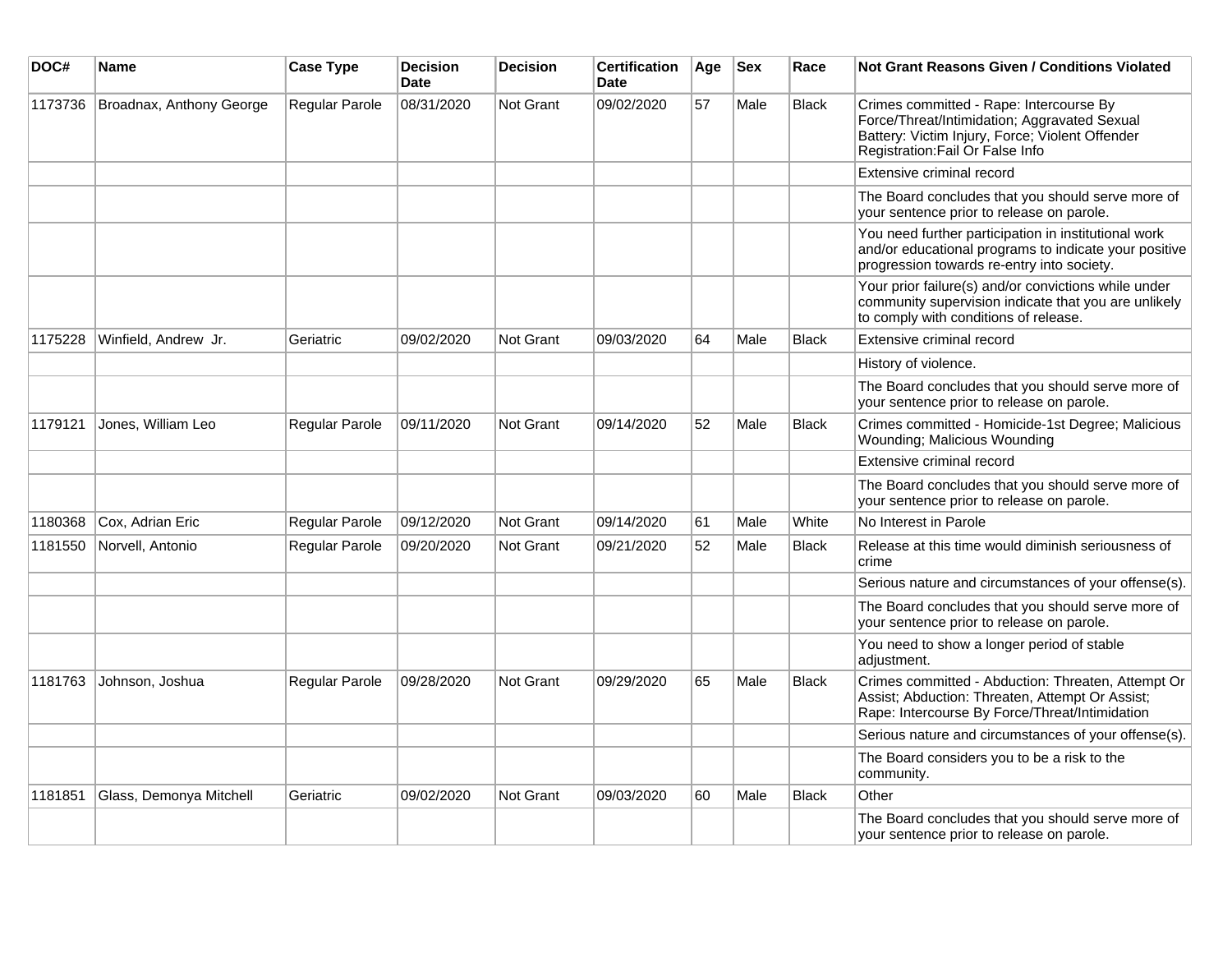| DOC#    | Name                            | <b>Case Type</b> | <b>Decision</b><br><b>Date</b> | <b>Decision</b>  | <b>Certification</b><br>Date | Age | <b>Sex</b>   | Race         | <b>Not Grant Reasons Given / Conditions Violated</b>                                                                                                        |
|---------|---------------------------------|------------------|--------------------------------|------------------|------------------------------|-----|--------------|--------------|-------------------------------------------------------------------------------------------------------------------------------------------------------------|
| 1181851 | Glass, Demonya Mitchell         | Geriatric        | 09/02/2020                     | Not Grant        | 09/03/2020                   | 60  | Male         | <b>Black</b> | You need further participation in institutional work<br>and/or educational programs to indicate your positive<br>progression towards re-entry into society. |
| 1182129 | Blount, James Edward            | Regular Parole   | 08/31/2020                     | Not Grant        | 09/02/2020                   | 70  | Male         | Black        | History of substance abuse.                                                                                                                                 |
|         |                                 |                  |                                |                  |                              |     |              |              | History of violence.                                                                                                                                        |
|         |                                 |                  |                                |                  |                              |     |              |              | Release at this time would diminish seriousness of<br>crime                                                                                                 |
|         |                                 |                  |                                |                  |                              |     |              |              | Serious nature and circumstances of your offense(s).                                                                                                        |
|         |                                 |                  |                                |                  |                              |     |              |              | The Board concludes that you should serve more of<br>your sentence prior to release on parole.                                                              |
|         |                                 |                  |                                |                  |                              |     |              |              | You need further participation in institutional work<br>and/or educational programs to indicate your positive<br>progression towards re-entry into society. |
| 1182751 | Rodriquez-Pineda, Jose<br>Angel | Geriatric        | 08/31/2020                     | Not Grant        | 09/02/2020                   | 60  | Male         | White        | Crimes committed - Sex Assault, Rape; Sex Assault,<br>Rape; Sex Assault, Rape                                                                               |
|         |                                 |                  |                                |                  |                              |     |              |              | Serious nature and circumstances of your offense(s).                                                                                                        |
|         |                                 |                  |                                |                  |                              |     |              |              | The Board concludes that you should serve more of<br>your sentence prior to release on parole.                                                              |
| 1182775 | Epps, Anthony Wayne             | Geriatric        | 09/17/2020                     | Not Grant        | 09/21/2020                   | 65  | Male         | <b>Black</b> | No Interest in Parole                                                                                                                                       |
| 1187184 | Sublett, Michael John           | Geriatric        | 09/02/2020                     | <b>Not Grant</b> | 09/03/2020                   | 63  | Male         | White        | Crimes committed - Robbery; Robbery; Carjacking                                                                                                             |
|         |                                 |                  |                                |                  |                              |     |              |              | Extensive criminal record                                                                                                                                   |
|         |                                 |                  |                                |                  |                              |     |              |              | The Board concludes that you should serve more of<br>your sentence prior to release on parole.                                                              |
|         |                                 |                  |                                |                  |                              |     |              |              | The Board considers you to be a risk to the<br>community.                                                                                                   |
| 1188316 | Evangelista, Otilioubaldo       | Geriatric        | 09/28/2020                     | <b>Not Grant</b> | 09/29/2020                   | 66  | Male         | <b>Black</b> | The Board concludes that you should serve more of<br>your sentence prior to release on parole.                                                              |
|         |                                 |                  |                                |                  |                              |     |              |              | The Board considers you to be a risk to the<br>community.                                                                                                   |
|         |                                 |                  |                                |                  |                              |     |              |              | You need further participation in institutional work<br>and/or educational programs to indicate your positive<br>progression towards re-entry into society. |
| 1189445 | Boothe, Deborah J               | Geriatric        | 09/23/2020                     | Not Grant        | 09/24/2020                   | 65  | Female White |              | Crimes committed - Murder: 1st Degree; Firearm:<br>Use In Commission Of Felony, 1st Off                                                                     |
|         |                                 |                  |                                |                  |                              |     |              |              | Release at this time would diminish seriousness of<br>crime                                                                                                 |
|         |                                 |                  |                                |                  |                              |     |              |              | You need further participation in institutional work<br>and/or educational programs to indicate your positive<br>progression towards re-entry into society. |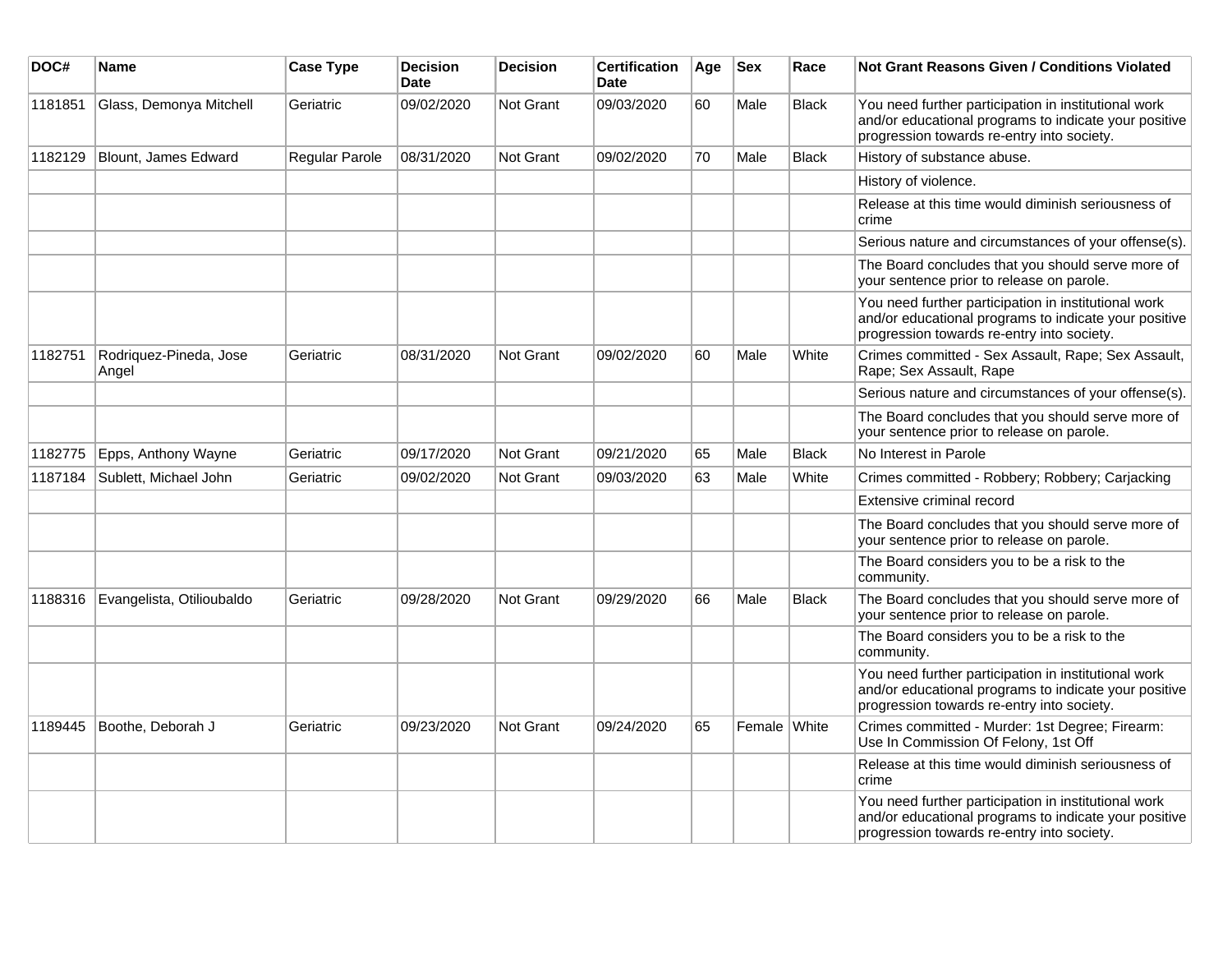| DOC#    | <b>Name</b>                   | <b>Case Type</b> | <b>Decision</b><br><b>Date</b> | <b>Decision</b> | <b>Certification</b><br>Date | Age | <b>Sex</b>   | Race         | Not Grant Reasons Given / Conditions Violated                                                                                                                                    |
|---------|-------------------------------|------------------|--------------------------------|-----------------|------------------------------|-----|--------------|--------------|----------------------------------------------------------------------------------------------------------------------------------------------------------------------------------|
| 1190379 | Crider, John Daniel           | Geriatric        | 09/23/2020                     | Not Grant       | 09/24/2020                   | 77  | Male         | White        | Crimes committed - Indecent Liberties: W/Child By<br>Parent/Etc, 2+Off; Indecent Liberties: W/Child By<br>Parent/Etc, 2+Off; Indecent Liberties: W/Child By<br>Parent/Etc, 2+Off |
|         |                               |                  |                                |                 |                              |     |              |              | The Board concludes that you should serve more of<br>your sentence prior to release on parole.                                                                                   |
| 1191951 | Blackwell, Sheree Ellen       | Geriatric        | 09/11/2020                     | Not Grant       | 09/11/2020                   | 65  | Female White |              | Crimes committed - Murder: 1st Degree                                                                                                                                            |
|         |                               |                  |                                |                 |                              |     |              |              | Release at this time would diminish seriousness of<br>crime                                                                                                                      |
|         |                               |                  |                                |                 |                              |     |              |              | Serious nature and circumstances of your offense(s).                                                                                                                             |
|         |                               |                  |                                |                 |                              |     |              |              | The Board concludes that you should serve more of<br>your sentence prior to release on parole.                                                                                   |
| 1193996 | Cooke, Terry Sr.              | Geriatric        | 09/02/2020                     | Not Grant       | 09/03/2020                   | 60  | Male         | <b>Black</b> | Release at this time would diminish seriousness of<br>crime                                                                                                                      |
|         |                               |                  |                                |                 |                              |     |              |              | Serious nature and circumstances of your offense(s).                                                                                                                             |
|         |                               |                  |                                |                 |                              |     |              |              | The Board concludes that you should serve more of<br>your sentence prior to release on parole.                                                                                   |
| 1196384 | Moore, Clyde Berman Jr.       | Geriatric        | 09/14/2020                     | Not Grant       | 09/18/2020                   | 65  | Male         | White        | Crimes committed - Sodomy: Victim <13 Yrs;<br>Sodomy: Victim <13 Yrs; Sodomy: Victim <13 Yrs                                                                                     |
|         |                               |                  |                                |                 |                              |     |              |              | Serious nature and circumstances of your offense(s).                                                                                                                             |
|         |                               |                  |                                |                 |                              |     |              |              | The Board considers you to be a risk to the<br>community.                                                                                                                        |
| 1200959 | Ridgeway, Joshua Lee          | Regular Parole   | 09/13/2020                     | Not Grant       | 09/16/2020                   | 33  | Male         | White        | Considering your offense and your institutional<br>records, the Board concludes that you should serve<br>more of your sentence before being paroled.                             |
|         |                               |                  |                                |                 |                              |     |              |              | Crimes committed - Burglary: Enter House To<br>Commit Larceny/A&B/Etc; Grand Larceny: >=\$200<br>Not From A Person; Petit Larceny: <\$200 Not From A<br>Person                   |
|         |                               |                  |                                |                 |                              |     |              |              | History of substance abuse.                                                                                                                                                      |
|         |                               |                  |                                |                 |                              |     |              |              | The Board concludes that you should serve more of<br>your sentence prior to release on parole.                                                                                   |
| 1407321 | WALKER, JAMES ANDREW          | Geriatric        | 09/23/2020                     | Not Grant       | 09/24/2020                   | 60  | Male         | White        | Release at this time would diminish seriousness of<br>crime                                                                                                                      |
|         |                               |                  |                                |                 |                              |     |              |              | Serious nature and circumstances of your offense(s).                                                                                                                             |
|         | 1446072 Erb, Dennis Craig Sr. | Geriatric        | 09/22/2020                     | Not Grant       | 09/24/2020                   | 69  | Male         | White        | Crimes committed - Aggravated Sexual<br>Battery:Parent/Etc W/Chld13-17; Aggravated Sexual<br>Battery:Parent/Etc W/Chld13-17; Indecent Liberties:<br>W/Child <15Y                 |
|         |                               |                  |                                |                 |                              |     |              |              | Serious nature and circumstances of your offense(s).                                                                                                                             |
| 1855481 | Vaughan, Jermaine Daquan      | Regular Parole   | 09/13/2020                     | Not Grant       | 09/14/2020                   | 22  | Male         | <b>Black</b> | No Interest in Parole                                                                                                                                                            |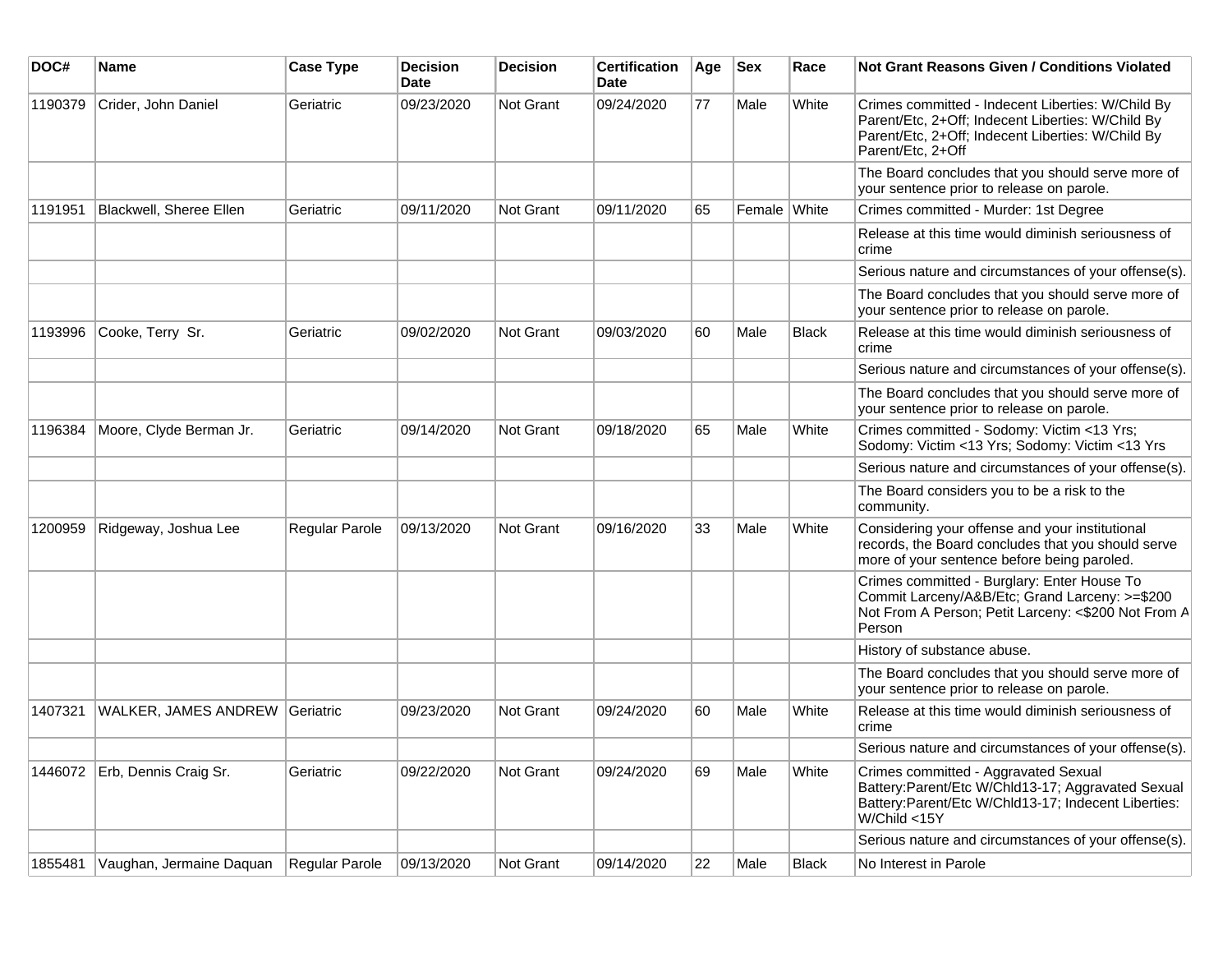| DOC#    | Name                                    | <b>Case Type</b>     | Decision<br><b>Date</b> | <b>Decision</b> | <b>Certification</b><br>Date | Age | <b>Sex</b> | Race         | Not Grant Reasons Given / Conditions Violated                                                                                                                                                                                                                                                |
|---------|-----------------------------------------|----------------------|-------------------------|-----------------|------------------------------|-----|------------|--------------|----------------------------------------------------------------------------------------------------------------------------------------------------------------------------------------------------------------------------------------------------------------------------------------------|
| 1939910 | McNally, Jordan Kareem                  | Regular Parole       | 09/11/2020              | Not Grant       | 09/14/2020                   | 21  | Male       | <b>Black</b> | Considering your offense and your institutional<br>records, the Board concludes that you should serve<br>more of your sentence before being paroled.                                                                                                                                         |
|         |                                         |                      |                         |                 |                              |     |            |              | Crimes committed - (Attempted)Abduction: By Force,<br>Intimidation Or Deception; Robbery: On Or Near<br>Street; (Attempted)Robbery: On Or Near Street                                                                                                                                        |
|         |                                         |                      |                         |                 |                              |     |            |              | Serious nature and circumstances of your offense(s).                                                                                                                                                                                                                                         |
|         |                                         |                      |                         |                 |                              |     |            |              | You need to show a longer period of stable<br>adjustment.                                                                                                                                                                                                                                    |
| 1966802 | Benjamin, Amari Amazing                 | Regular Parole       | 09/02/2020              | Not Grant       | 09/03/2020                   | 20  | Male       | <b>Black</b> | You need to show a longer period of stable<br>adjustment.                                                                                                                                                                                                                                    |
| 1979228 | Whitaker, Ayshawn Demond                | Regular Parole       | 09/06/2020              | Not Grant       | 09/09/2020                   | 22  | Male       | <b>Black</b> | Serious nature and circumstances of your offense(s).                                                                                                                                                                                                                                         |
|         |                                         |                      |                         |                 |                              |     |            |              | The Board concludes that you should serve more of<br>your sentence prior to release on parole.                                                                                                                                                                                               |
|         |                                         |                      |                         |                 |                              |     |            |              | You need further participation in institutional work<br>and/or educational programs to indicate your positive<br>progression towards re-entry into society.                                                                                                                                  |
| 2002938 | Brooks, Kristopher L                    | Regular Parole       | 08/31/2020              | Not Grant       | 09/02/2020                   | 19  | Male       | <b>Black</b> | Considering your offense and your institutional<br>records, the Board concludes that you should serve<br>more of your sentence before being paroled.                                                                                                                                         |
|         |                                         |                      |                         |                 |                              |     |            |              | Extensive criminal record                                                                                                                                                                                                                                                                    |
|         |                                         |                      |                         |                 |                              |     |            |              | History of violence.                                                                                                                                                                                                                                                                         |
|         |                                         |                      |                         |                 |                              |     |            |              | Release at this time would diminish seriousness of<br>crime                                                                                                                                                                                                                                  |
|         |                                         |                      |                         |                 |                              |     |            |              | The Board concludes that you should serve more of<br>your sentence prior to release on parole.                                                                                                                                                                                               |
|         |                                         |                      |                         |                 |                              |     |            |              | You need further participation in institutional work<br>and/or educational programs to indicate your positive<br>progression towards re-entry into society.                                                                                                                                  |
| 1083929 | Jones, Shawn Dontae                     | Violation<br>Hearing | 09/13/2020              | Revoke          | 09/14/2020                   | 41  | Male       | <b>Black</b> |                                                                                                                                                                                                                                                                                              |
|         |                                         |                      |                         |                 |                              |     |            |              | 01. I will obey all Federal, State and local laws and<br>ordinances.                                                                                                                                                                                                                         |
| 1162275 | Grigsby, Rocky Edward                   | Violation<br>Hearing | 09/13/2020              | Revoke          | 09/14/2020                   | 58  | Male       | White        | 01. I will obey all Federal, State and local laws and<br>ordinances.                                                                                                                                                                                                                         |
|         |                                         |                      |                         |                 |                              |     |            |              | 11. I will not abscond from supervision. I understand<br>I will be considered an absconder when my<br>whereabouts are no longer known to my supervising<br>officer. I freely, voluntarily and intelligently waive any<br>right I may have to extradition if arrested outside of<br>Virginia. |
| 1785285 | Cloudhatcher, Dakari<br>Emmanuello zino | Violation<br>Hearing | 09/13/2020              | Revoke          | 09/16/2020                   | 21  | Male       | <b>Black</b> |                                                                                                                                                                                                                                                                                              |